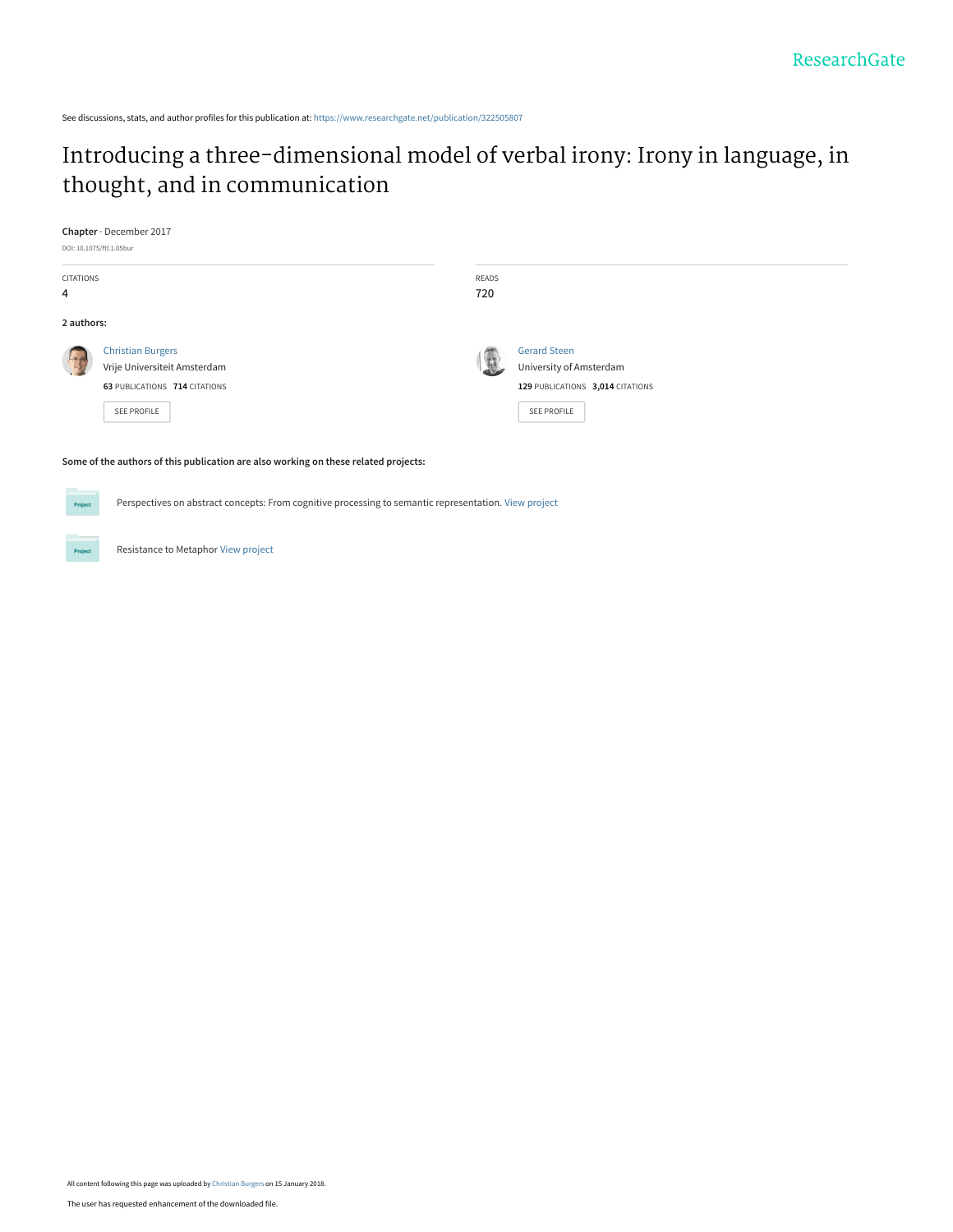# **Introducing a three-dimensional model of verbal irony:**

# **Irony in language, in thought, and in communication**

Christian Burgers

Vrije Universiteit Amsterdam

Gerard J. Steen

University of Amsterdam

# *This chapter has been published as*:

Burgers, C., & Steen, G.J. (2017). Introducing a three-dimensional model of verbal irony: Irony in language, in thought, and in communication. In A. Athanasiadou & H. L. Colston (eds.). *Irony in Language Use and Communication* (pp. 87-108)*.* Amsterdam: Benjamins. doi: [10.1075/ftl.1.05bur.](http://dx.doi.org/10.1075/ftl.1.05bur)

**Please refer to the publisher's website [\(http://dx.doi.org/10.1075/ftl.1.05bur\)](http://dx.doi.org/10.1075/ftl.1.05bur) for the final version of the chapter. Please also note that the chapter is under copyright and that the publisher should be contacted for permission to re-use or reprint the material in any form.**

#### **Author note**

Christian Burgers, Department of Communication Science, Vrije Universiteit Amsterdam; Gerard J. Steen, Department of Dutch Studies, University of Amsterdam.

Christian Burgers was supported by the Netherlands Organisation for Scientific Research (NWO VENI grant 275-89-020, [www.nwo.nl\)](http://www.nwo.nl/).

Correspondence concerning this article should be addressed to Christian Burgers, Department of Communication Science, Vrije Universiteit Amsterdam, De Boelelaan 1081, 1081 HV Amsterdam, The Netherlands. Phone: +31 20 598 7889. E-mail: [c.f.burgers@vu.nl.](mailto:c.f.burgers@vu.nl)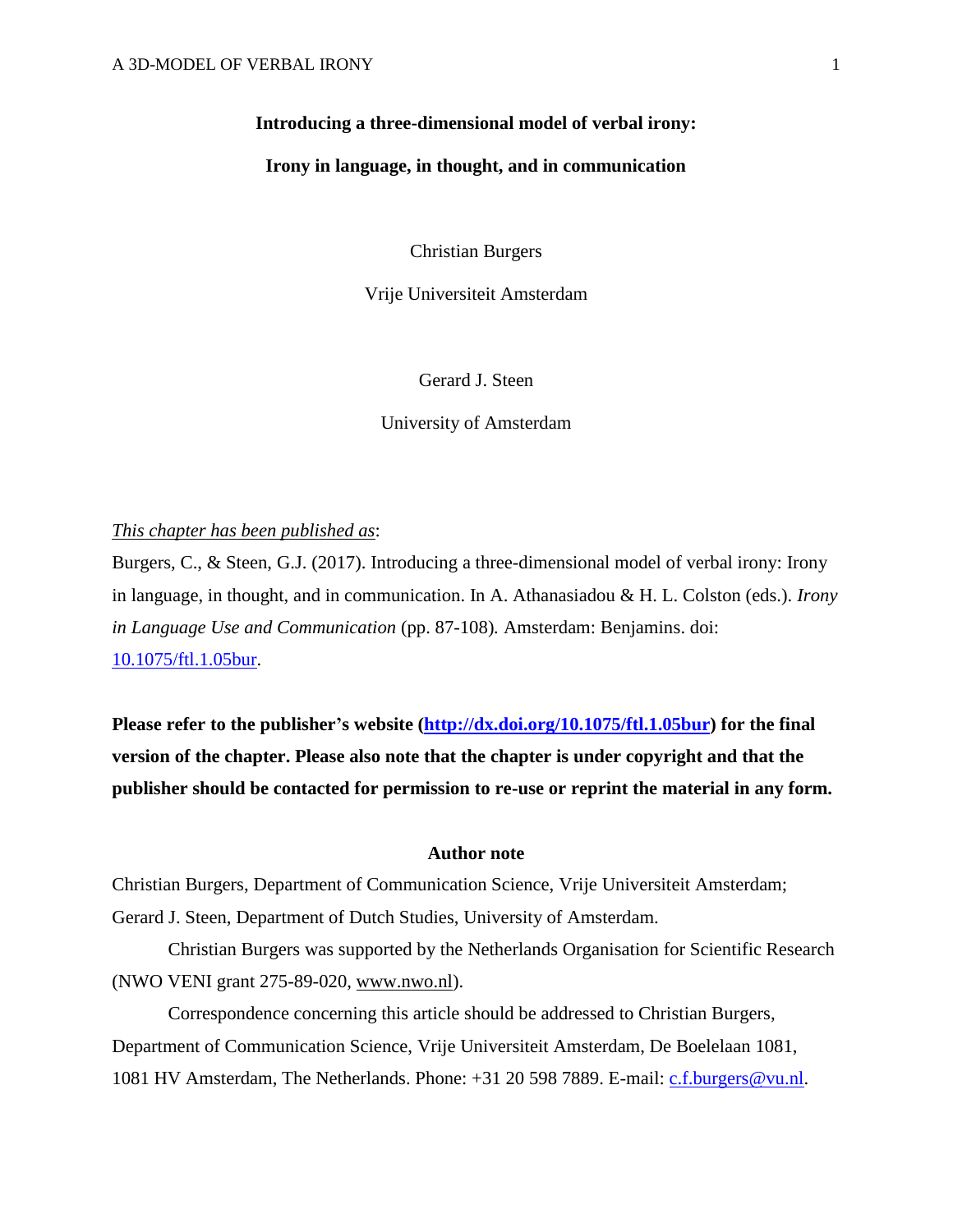# **Introducing a three-dimensional model of verbal irony: Irony in language, in thought, and in communication**

# **Abstract**

We introduce a three-dimensional model for irony research, which is an extension of Steen's (2008, 2011) three-dimensional model of metaphor and similarly argues that the study of irony requires three distinct dimensions: (1) language, (2) thought and (3) communication. Irony in language requires the study of irony's linguistic structure. Irony in thought focuses on the obligatory reversal of evaluation between the propositional and intended meaning of an ironic utterance. Irony in communication, finally, focuses on whether the literal meaning serves as a distinct referent in the meaning of the ironic utterance. Our model brings together contemporary research on irony and metaphor within one framework and can guide and inspire both theoretical and empirical research.

*Key words*: Verbal irony, sarcasm, language, cognition, thought, communication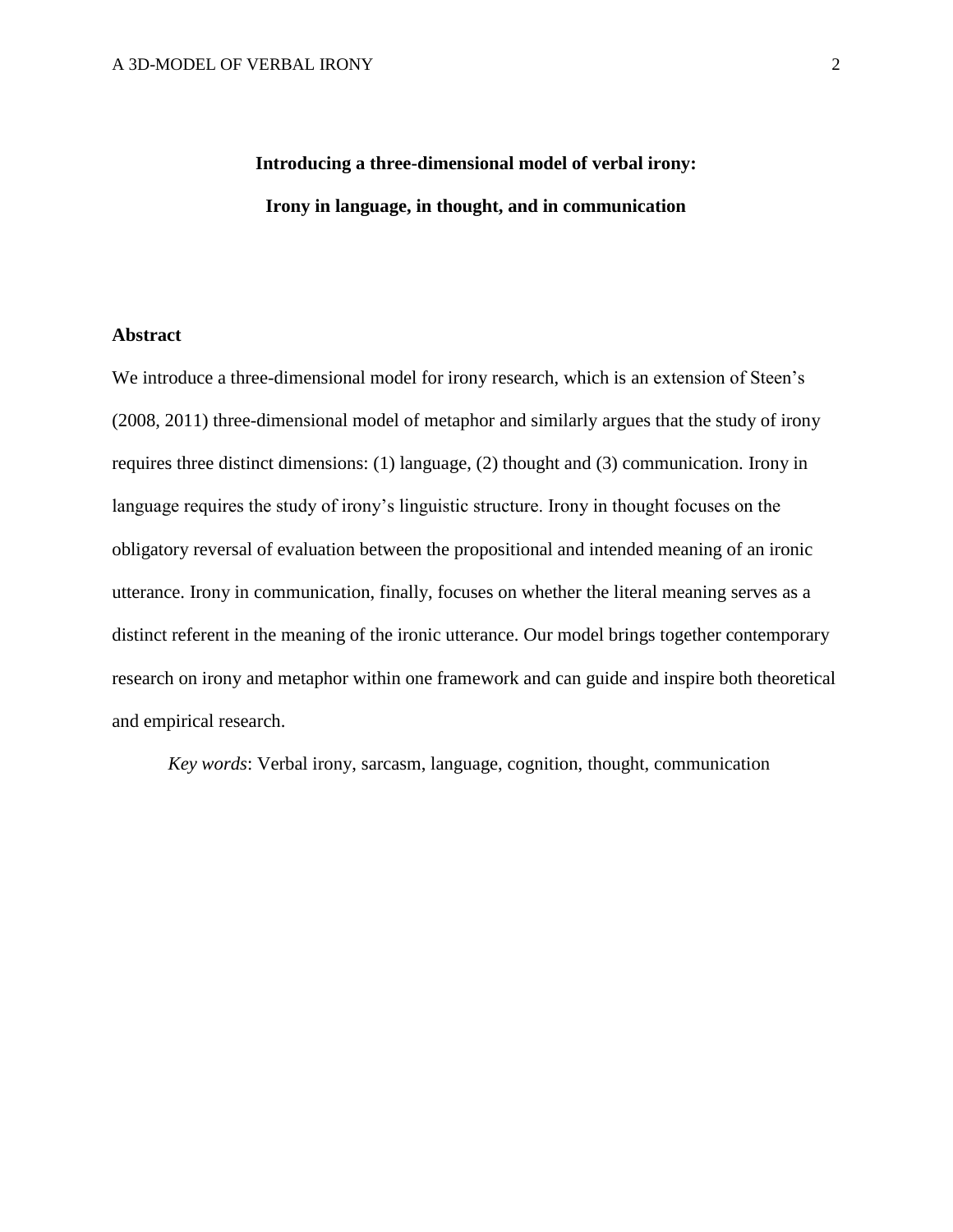# **Introducing a three-dimensional model of verbal irony:**

# **Irony in language, in thought, and in communication**

Since the days of antiquity, types of figurative language such as metaphor and irony have been seen as forms of ornamental language that add rhetorical flourish to a text (cf. Quintilian, transl. 1959). In this classic perspective, metaphor and irony were classified as "destabilization tropes" (McQuarrie & Mick, 1996), meaning that they are both figures of speech deviating from 'literal' meaning and often carrying various potential implicatures. This classic perspective on figurative language has changed in the late 1970s and early 1980s with the 'cognitive turn' in metaphor studies (Steen, 2011). Conceptual Metaphor Theory (CMT, Lakoff & Johnson, 1980) is one of the most influential theories that has brought about this change in thinking about metaphor. CMT proposes that many metaphorical expressions in language (e.g., *we are at a crossroads; this relationship isn't going anywhere*) cluster under larger conceptual structures in thought, which are labeled 'conceptual metaphors' (e.g., LOVE IS A JOURNEY). The introduction of CMT has led to a very rich and vibrant literature on metaphor which has provided many new, valuable and exciting insights (e.g. Gibbs, 2008).

Yet, at the same time, the 'cognitive turn' has also led to a more negative outcome, which is that the metaphor literature has developed in very different ways compared to the literature on irony. That is, while both metaphor and irony were classified in similar ways as tropes in classical treatises on rhetoric, current theories and research on metaphor and irony employ very different theories, constructs and variables to explain the workings of the two tropes. While it has recently been proposed that research on figurative language benefits from studying the interaction of various tropes like metaphor and irony (e.g., Burgers, Konijn & Steen, 2016;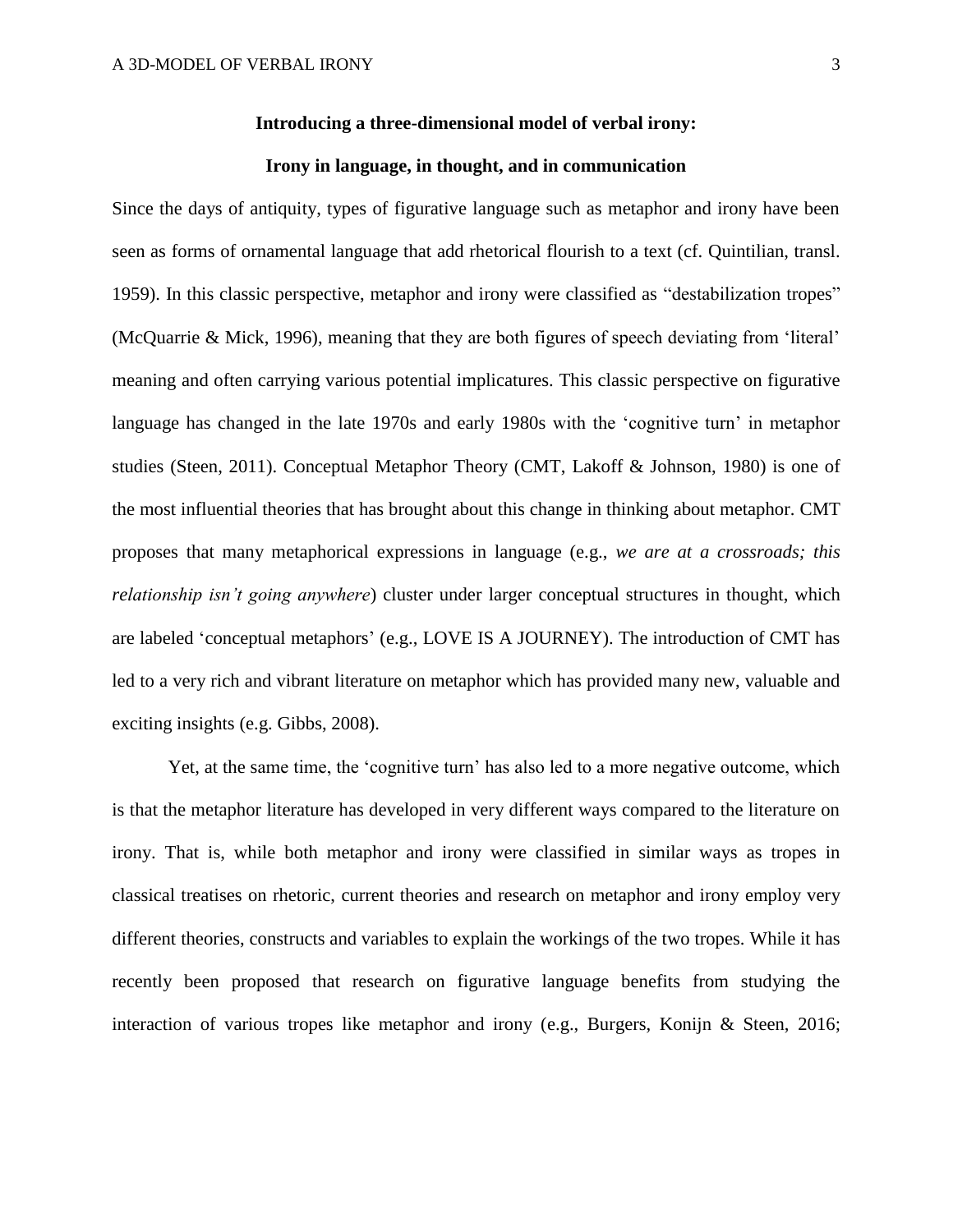Musolff, 2017), the different theoretical approaches to the two tropes make this a difficult feat to pull off.

Therefore, the goal of this paper is to introduce a theoretical framework for verbal irony that enables direct comparison and contrast with metaphor. In order to achieve this goal, we demonstrate that and how the three-dimensional model of metaphor proposed by Steen (2008, 2011) can be used to guide and inspire both theoretical and empirical research into verbal irony. The model is three-dimensional in that we argue that, like metaphor, the study of verbal irony requires three distinct dimensions: (1) language, (2) thought, and (3) communication. We posit that making a distinction between these three dimensions is crucial to ground and resolve current debates on verbal irony and that it can bring together research on distinct figures like metaphor and irony within a single framework.

In the next section, we start with a short summary of the three-dimensional model of metaphor (Steen, 2008, 2011). Then, we argue that the distinction between irony in language and irony in thought is crucial for analyzing verbal irony, and that analyzing irony on these two levels can help resolve various debates in the irony literature. In the third section, we propose that the study of irony in communication is another crucial element in explaining pragmatic effects of irony in real-world interactions. We start with a description by Gibbs (2012), who first introduced the distinction between deliberate and non-deliberate irony. We subsequently demonstrate how our definition of deliberateness is different from that proposed by Gibbs (2012). In the final section of the paper, we focus on the role of the three-dimensional model in the field of irony studies.

# **The three-dimensional model of metaphor**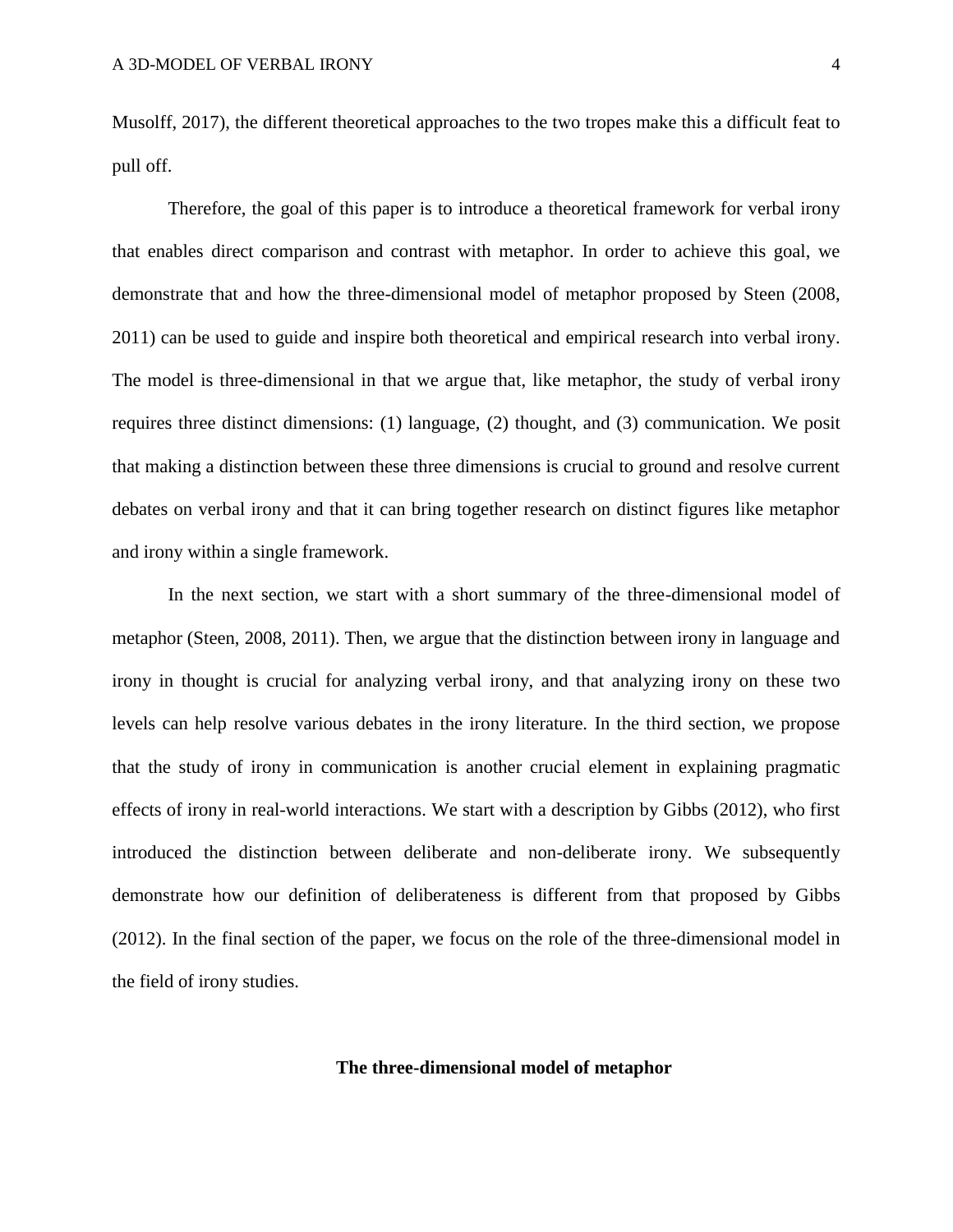The three-dimensional model of metaphor starts from a definition of metaphor as a "cross-domain mapping" (Lakoff  $\&$  Johnson, 1980), and subsequently posits that metaphors can and should be analyzed on three different but intersecting dimensions: (1) language, (2) thought and (3) communication. Taking these three dimensions into account can for instance help to differentiate between the ways different types of metaphors are processed. The metaphor literature posits that metaphors are typically processed in one of two ways: by comparison or by categorization (e.g., Bowdle & Gentner, 2005). In case a metaphor is processed by comparison, the reader activates elements from both the source and target domains and maps elements from the source domain onto the target domain. In case a metaphor is processed by categorization, the metaphorical meaning is already stored in the reader's mental lexicon, who can immediately understand the metaphor without first having to activate elements from the source domain. Instead, the reader can immediately categorize the concept activated by the metaphor related word as referring to an available metaphorical meaning (or not). Predictions of when metaphors are processed by comparison and when by categorization are typically more accurate when taking the different levels of the three-dimensional model into account even if they do not have to refer them in the terms proposed in Steen (2008, 2011).

The level of language in the three-dimensional model deals with the differential linguistic forms metaphors can take. An important distinction in terms of linguistic forms of metaphor is that between genuine metaphors (e.g., *My surgeon is a butcher*) and similes (e.g., *My surgeon is like a butcher,* e.g., Bowdle & Gentner, 2005; Roncero, de Almeida, Martin & de Caro, 2016; Steen, 2011). The difference between genuine metaphors and similes is that the latter contain a comparison word (e.g., *like*) while the former do not. Thus, while genuine metaphors and similes can contain similar cross-domain comparisons in thought (e.g., between *surgeons* and *butchers*),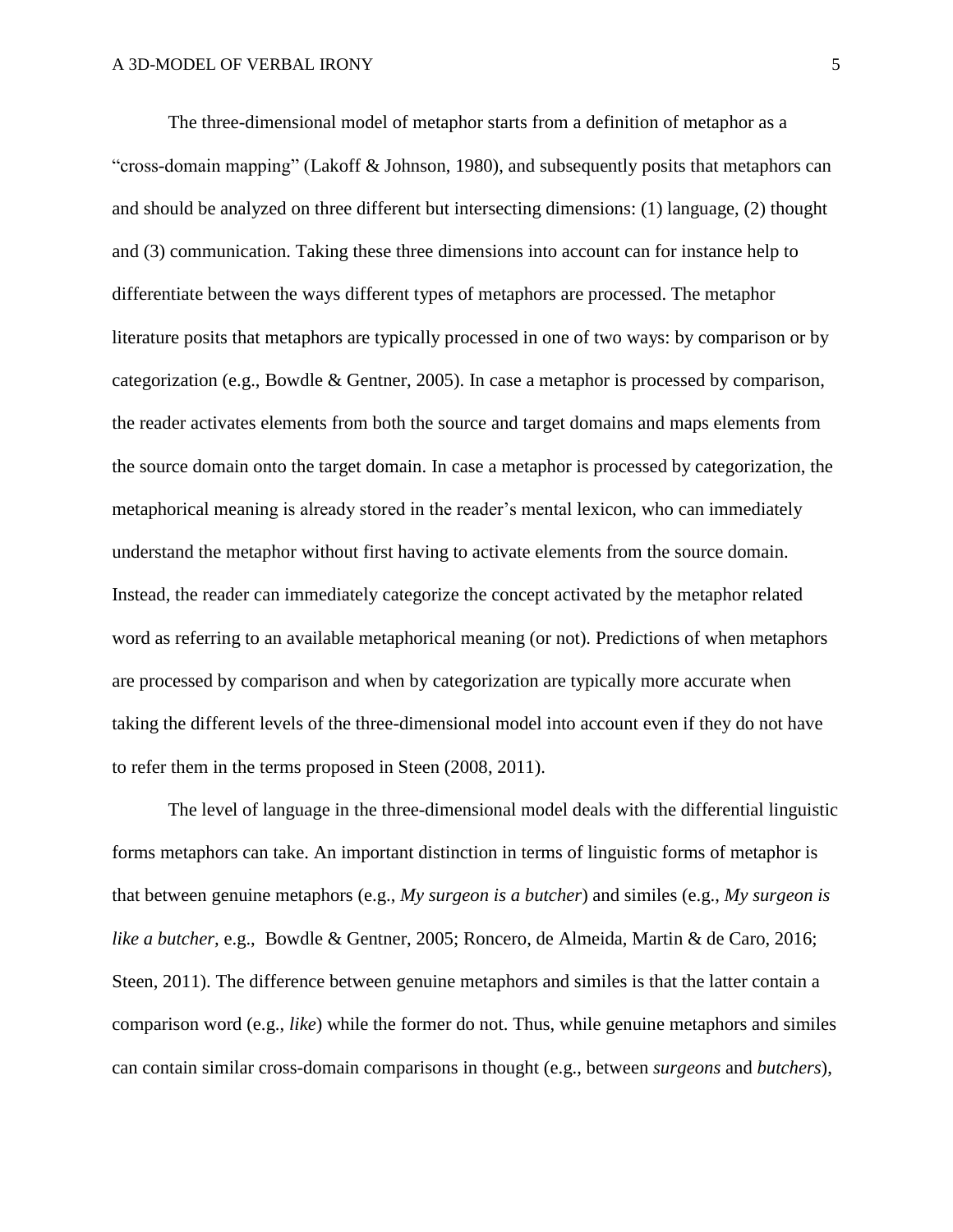the diverging linguistic forms may still lead to differences in processing. By including a comparison word (also known as a metaphor marker) such as *like*, similes explicitly invite their audience to draw a comparison between source and target. Genuine metaphors, by contrast, do not have such a comparison word, making it likelier that the recipient understands the metaphor without explicitly comparing information from the two domains (i.e., processing by categorization; see Bowdle & Gentner, 2005). In this way, small differences in linguistic structure of verbal metaphor may impact how a metaphor is processed and understood.

The second level distinguished within the three-dimensional model is the level of thought, which focuses on the way the two different concepts (source and target domain) are metaphorically connected. The three-dimensional model proposes that the novelty or conventionality of the comparison between the two conceptual domains is a crucial conceptual variable determining how a metaphor is processed (Bowdle & Gentner, 2005; Steen, 2008; 2011). That is, novel metaphors typically ask more cognitive effort of the reader because they have to construct a new mapping between the source and target domain concepts involved, implying that these are relatively likely to be processed by comparison. Conventional metaphors, by contrast, have been around for quite some time, making it likelier for specific recipients to have come across the metaphor, stored its mapping in their conceptual system and process the metaphor by categorization.

The two levels of language and thought have been assumed in most theories of metaphor that have been developed since the cognitive turn, such as Lakoff and Johnson's (1980) CMT and Bowdle and Gentner's (2005) Career of Metaphor Theory. The novel contribution of the three-dimensional model to the field of metaphor studies is the explicit raising of awareness of a third dimension of metaphor that metaphor scholars need to consider: the dimension of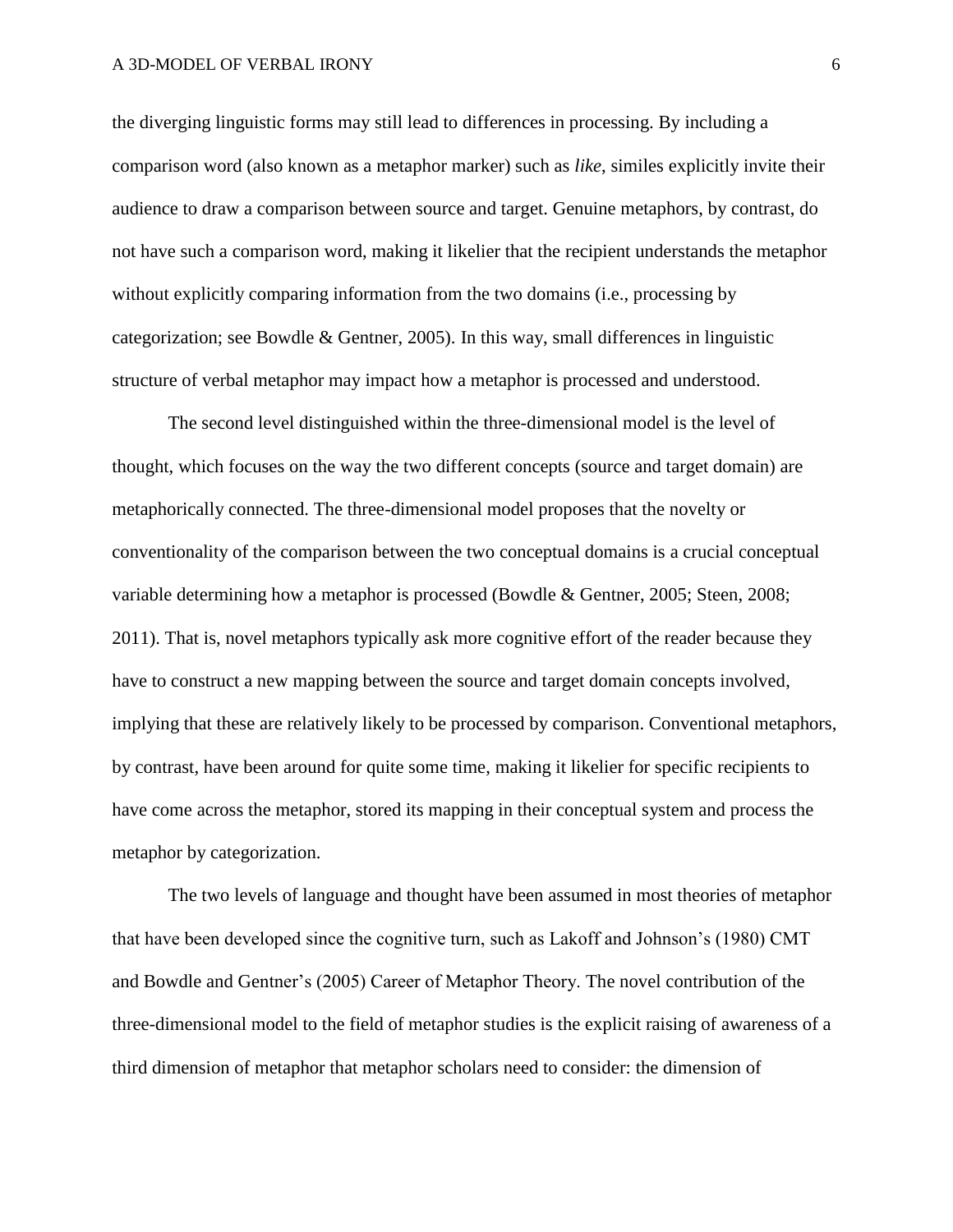communication (Steen, 2008; 2011). The three-dimensional model posits that the variable of deliberateness is key in explaining the ways in which metaphors operate in communication. In the definition of deliberateness proposed by the three-dimensional model, a metaphor is used deliberately when it is used by the speaker *as* a metaphor. That is, the structure of a deliberate metaphor "signals that the recipient has to move away their attention momentarily from the target domain of the utterance or even phrase to the source domain that is evoked by the metaphor-related expression" (Steen, 2015, p. 68). Thus, in case of a deliberate metaphor, the source domain has to be present as an 'alien' referent in the situation model (Steen, 2015). For non-deliberate metaphor, this is not the case, implying that the source domain is not represented in distinct fashion within the situation model, because the metaphor can be understood by simple word disambiguation in language and categorization in thought. The three-dimensional model also predicts that, because of these differences in processing, deliberate metaphors will likely have different communicative ('rhetorical') effects compared to non-deliberate metaphors (Steen, 2008; 2011; 2015). First experimental results corroborate these hypotheses in that specific linguistic structures (e.g., the use of simile over non-simile) and conceptual properties (e.g., novel over conventional metaphors) promote activation of the source domain (Krennmayr, Bowdle, Mulder & Steen, 2014).

In the remainder of this paper, we propose that the three-dimensional model for metaphor can be extended to also account for irony. Furthermore, we posit that making the explicit distinction between irony in language, irony in thought and irony in communication can help to resolve various debates in the irony literature. As such, a three-dimensional approach to verbal irony enriches the literature in two ways. First, it helps to integrate contemporary academic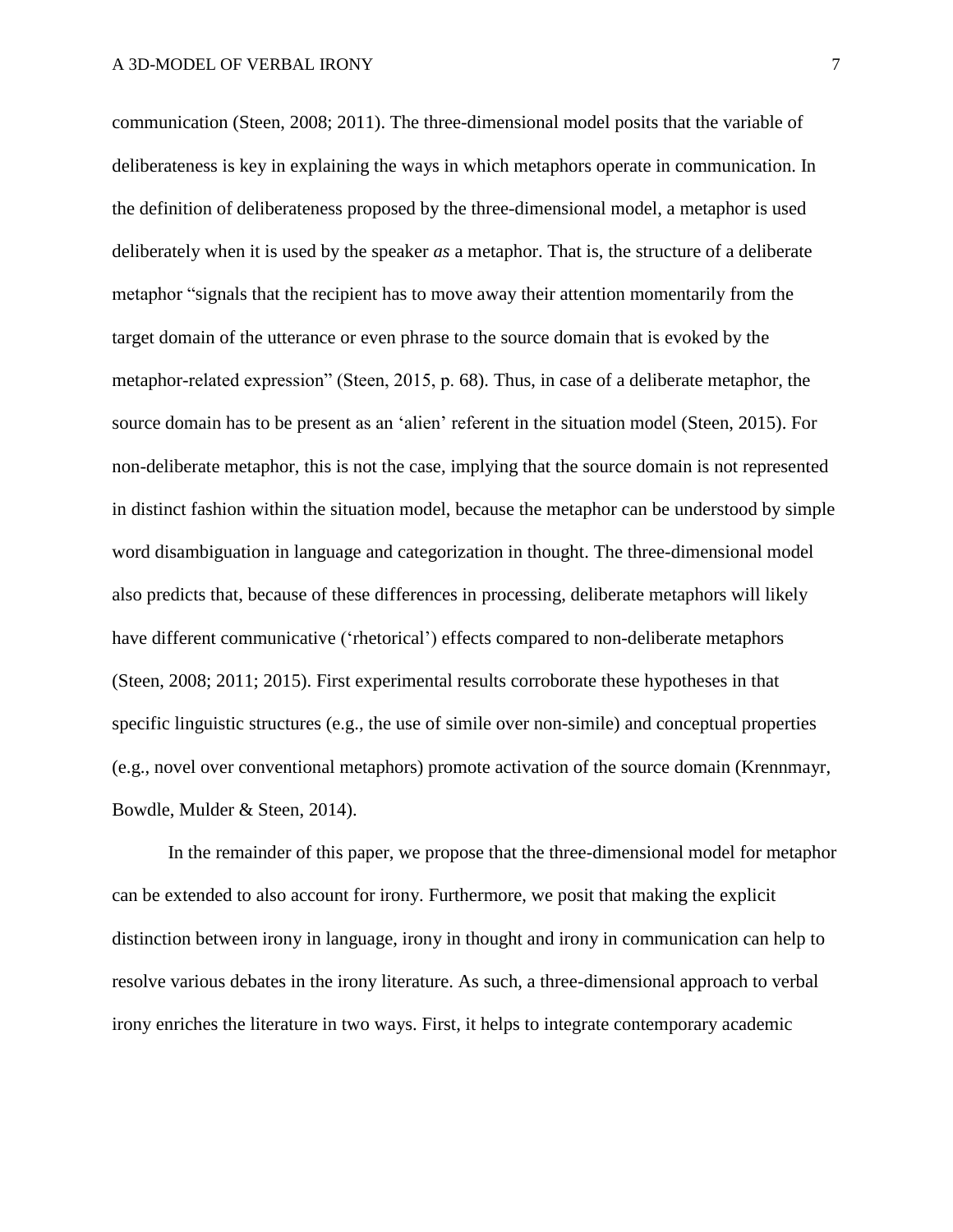perspectives on metaphor and irony. Second, it can help in resolving various debates in the irony literature and, as such, push the field of irony studies forward.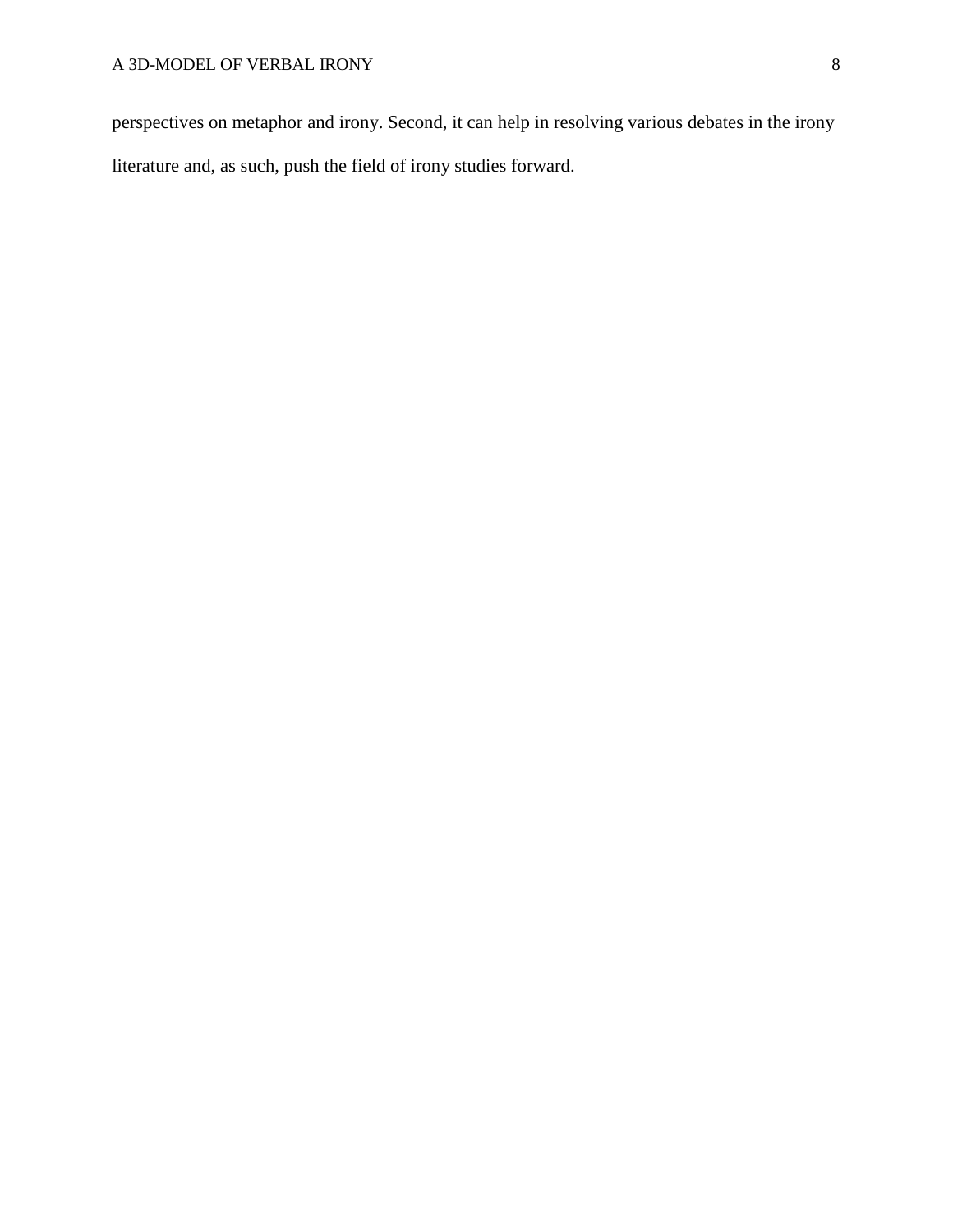# **Irony in language**

The first important element when starting a theoretical discussion is to give a definition of the key phenomenon at hand, which in our case is verbal irony. As we will see, the exact definition of irony is one of the topics of hot debate in the irony literature. Yet, as a start, we depart from the definition provided by Burgers, van Mulken and Schellens (2011, p. 190), who define irony as "an utterance with a literal evaluation that is implicitly contrary to its intended evaluation". At the core of this definition (and most other definitions of verbal irony) is that an ironic utterance contains a propositional meaning that has a different valence (positive or negative) compared to the valence the speaker aims to convey (negative or positive). As an example, consider a situation in which a soccer player of a national team gets a very easy opportunity to score a goal. Instead of scoring, however, he shoots the ball wide of the goal. This situation could prompt you to say ironically:

#### (1) Great shot!

The propositional meaning of utterance (1) has a positive valence, because of the use of the word *great*. The intended meaning, however, is negative because the speaker wants to convey a negative statement about the soccer player's failed attempt to score a goal.

Many studies on irony have proposed that, like metaphor, irony can include markers which aid its detection. Characteristic of an irony marker is that, if the marker were to be removed from the ironic utterance, the utterance would still be ironic, even though it may be the case that the irony is more difficult to detect by its audience (Attardo, 2000a). In the irony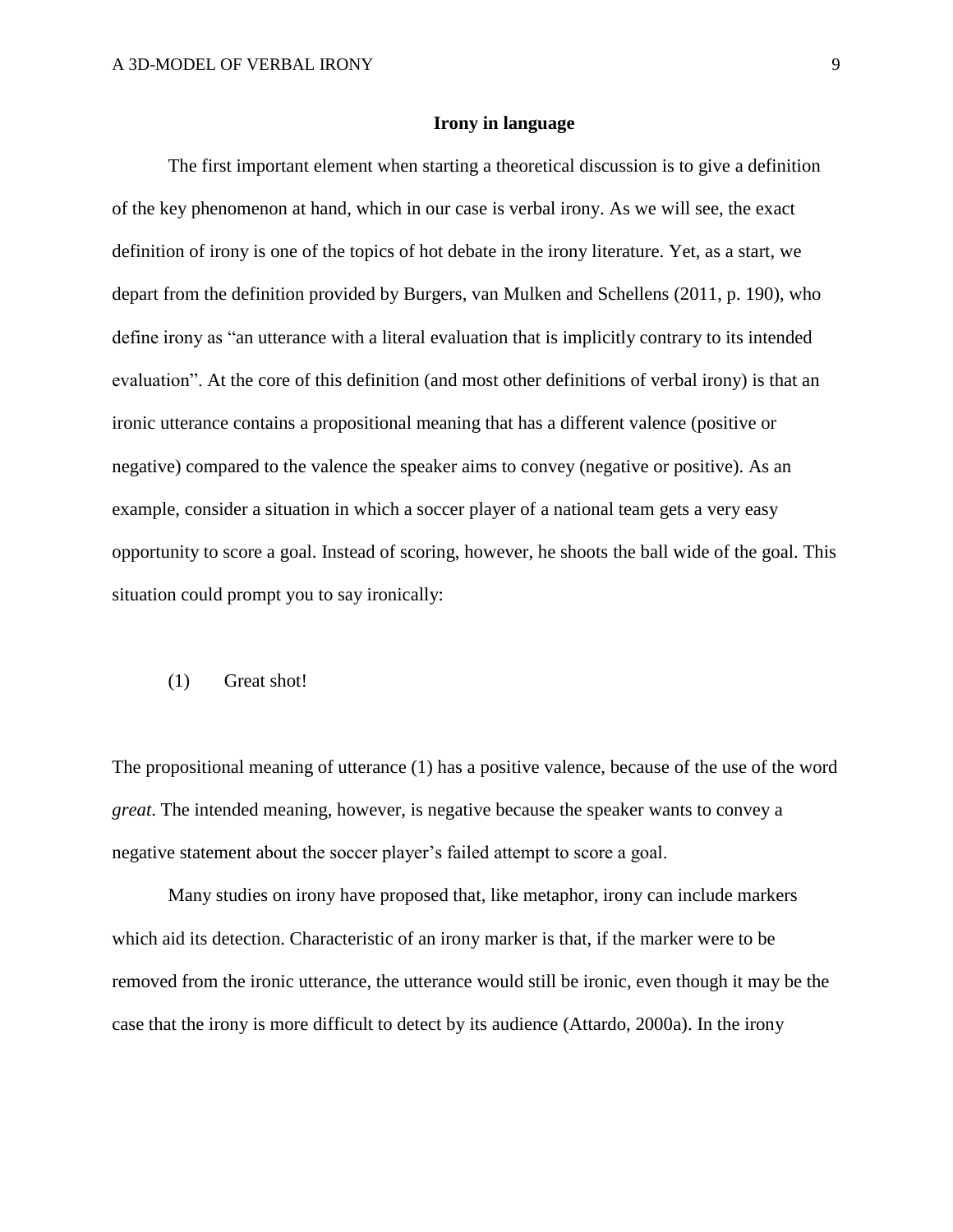literature, different irony markers have been identified. Consider the following variations on utterance (1):

- (2) Gee, great shot!
- (3) Great shot, isn't it?
- (4) "Great" shot!

In terms of propositions (the level of 'thought'), utterances (2-4) are comparable to utterance (1) in that their propositional content implies a positive evaluation of the attempt of the soccer player to score a goal. Yet, the linguistic instantiations of utterances (2-4) are different from that of utterance (1): utterance (2) has an interjection (*Gee*), utterance (3) has a tag question (*isn't it*) and utterance (4) includes quotation marks. Interjections (e.g., Kovaz, Kreuz & Riordan, 2013), tag questions (e.g., Kreuz, 1996) and quotation marks (e.g., Hancock, 2004) have all been mentioned in the irony literature as markers of irony.<sup>1</sup>

Irony markers have been defined at various levels of linguistic analysis. In a recent overview of the literature, Burgers and van Mulken (2017) posit that linguistic irony markers can belong to different linguistic categories, such as typography (e.g., quotation marks, capitalization, emoticons), morphology (e.g., diminutive forms) and syntax (e.g., interjections, tag questions). Irony can also be marked by direct markers, which explicitly inform the reader of the ironic nature of a statement, like the use of the phrase "said ironically" in a novel (Kovaz et al., 2013) or the use of a hashtag like #irony on social media (Kunneman, Liebrecht, van Mulken & van den Bosch, 2015).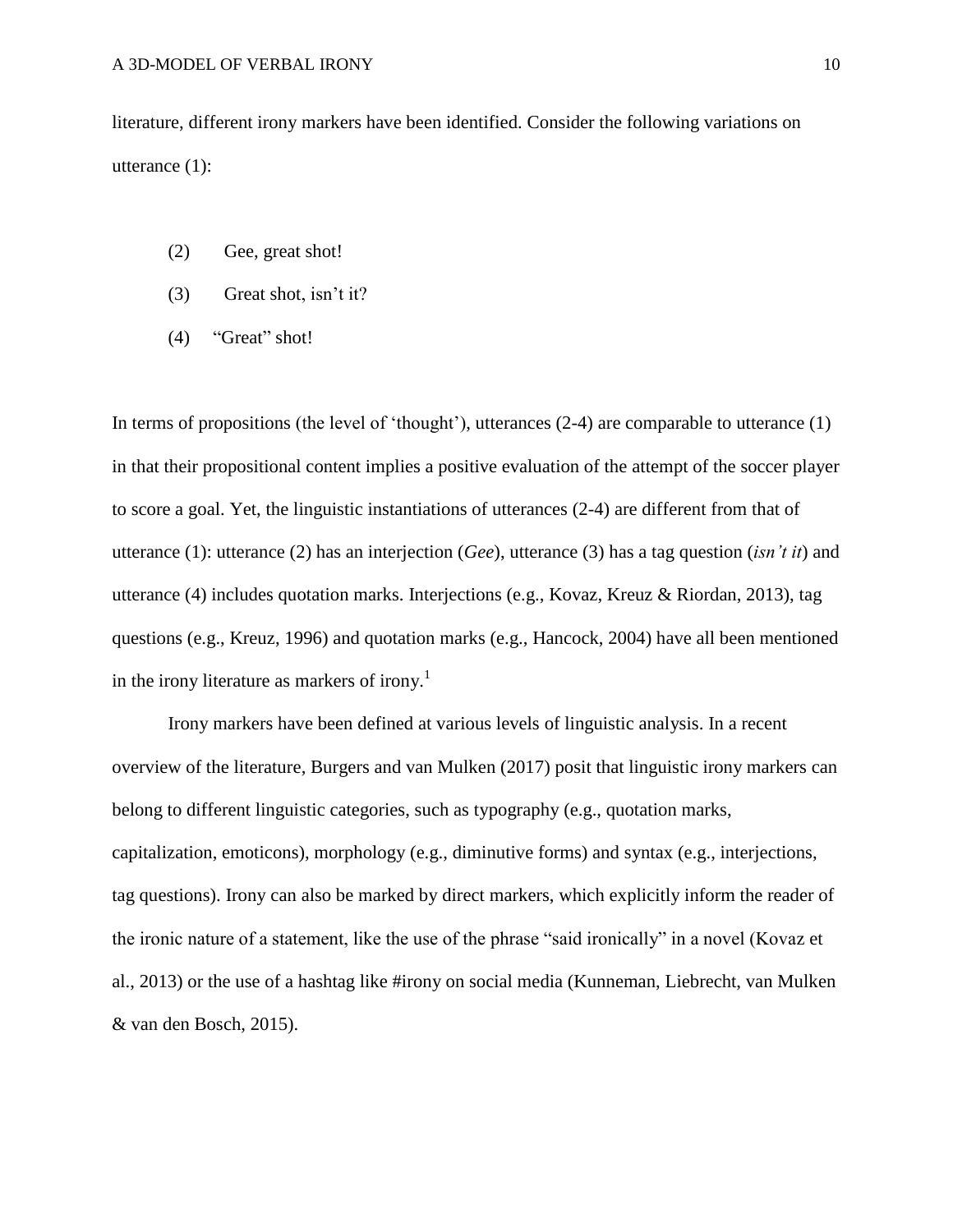Various experimental studies have demonstrated that the use of irony markers impacts irony processing and improves irony comprehension and evaluation (e.g., Burgers, van Mulken & Schellens, 2012a, Experiment 2; Colston & Keller, 1998; Kreuz, Kassler, Coppenrath & McLain Allen, 1999; Kreuz & Roberts, 1995). This may be compared with the effect of metaphor markers and their effect on processing discussed above. The question whether or not speakers include irony markers in their ironic utterances is an important variable at the language level in explaining effects of ironic utterances. In other words, the dimension of language focuses on the way in which the ironic utterance is formulated, and can zoom in on different types of irony markers.

### **Irony in thought**

The second dimension of the three-dimensional model is that of thought. The importance of focusing on the dimension of thought has been brought to the forefront in irony studies since the 1980s (although the authors at the time would use very different terms from those used in metaphor studies). Until that time, many scholars had used what has become known as the "standard definition" of verbal irony, which was "saying the opposite of what you mean". This standard definition was subsequently applied to ironic utterances by selecting a target word and replacing it with an opposite (or at least: comparable) word of reversed valence. In utterances (1- 4), for instance, the reader can understand the irony by replacing the word *great* in the propositional meaning with an opposite term like *bad* to come to the intended meaning of the irony.

Various authors, however, showed that this manner of applying the standard definition to ironic utterances could not be used for all ironic utterances. A famous counterexample is provided by Wilson and Sperber (1992). Suppose that Peter invites his friend Mary to spend the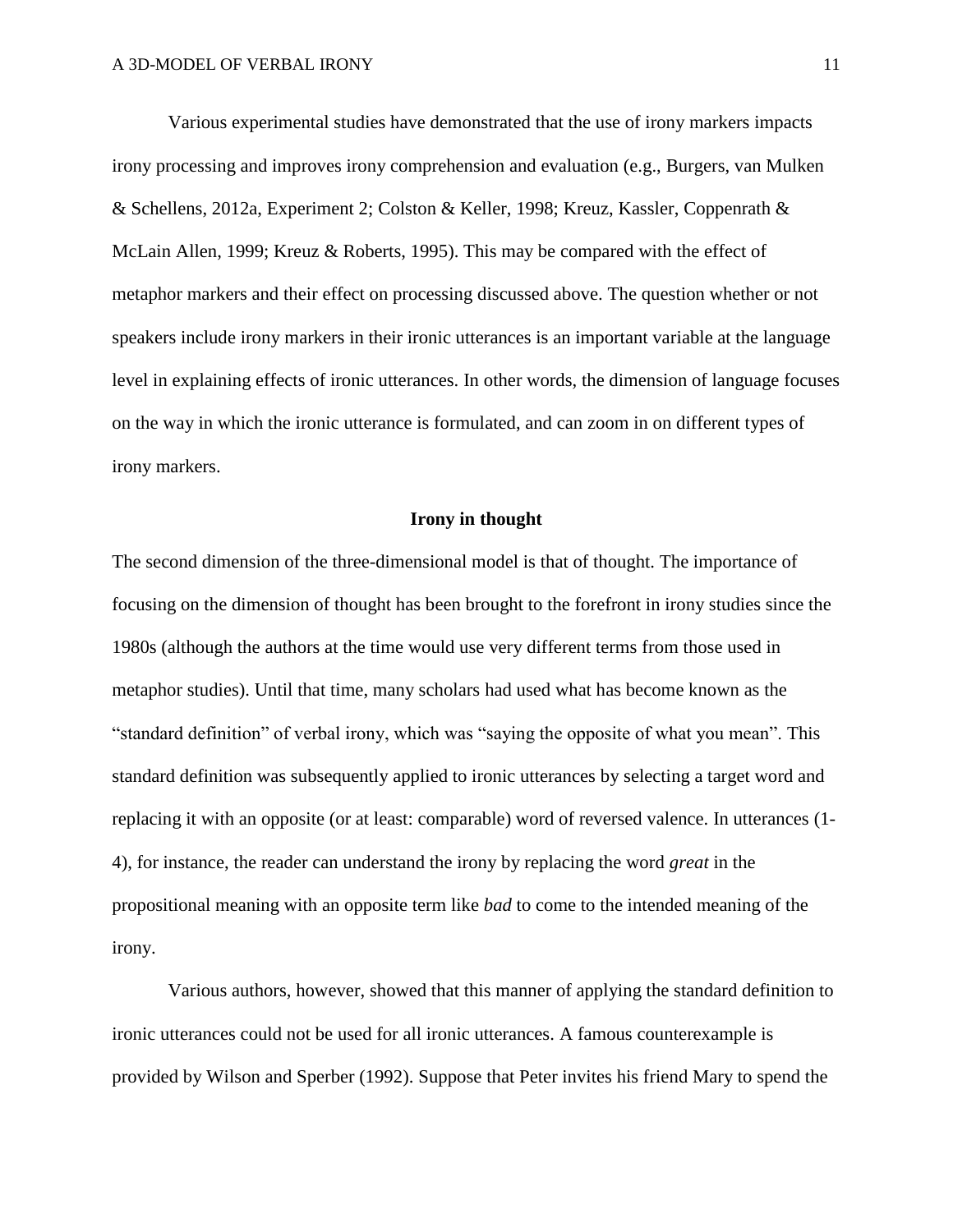month of May in Tuscany (Italy), because he says that the Tuscany weather in May is always beautiful. Upon arriving, however, it is pouring with rain. Mary subsequently says ironically:

#### (5) Oh Tuscany in May! (Wilson & Sperber, 1992)

Utterance (5) is a demonstration that irony cannot be dealt with by solely focusing on the dimension of language. In contrast to utterances (1-4), the irony in utterance (5) cannot be understood by simply taking the opposite term of one of the words in the utterance. After all, it is not really possible to take a term of opposite valence of the words *Oh*, *Tuscany*, *in* or *May*. 2 Nevertheless, utterance (5) still contains an ironic utterance about the contrast between Peter's promise to Mary and the reality of the weather in Tuscany. This implies that irony cannot solely be identified at the level of language and that we also need the dimension of thought when explaining the use and effects of irony in discourse.

The exact ways in which this dimension of thought should be understood in relation to irony has been (and still is) a subject of debate in the irony literature. In their framework of Relevance Theory, Wilson and Sperber (2002) define irony as a form of "echoic use".<sup>3</sup> This means that irony always involves an echo of an earlier statement or norm, as well as a negative evaluation of that statement or norm. In the case of utterance (5), for instance, the original statement is Peter's promise to Mary, which is both repeated and negatively evaluated. The Relevance-Theoretical approach to irony explicitly places a larger emphasis on the thought dimension compared to the standard definition. After all, in the former view, recipients have to keep the original statement or norm in mind to fully understand and appreciate the ironic utterance under discussion. Nevertheless, in order to understand the irony in utterances (1)-(4),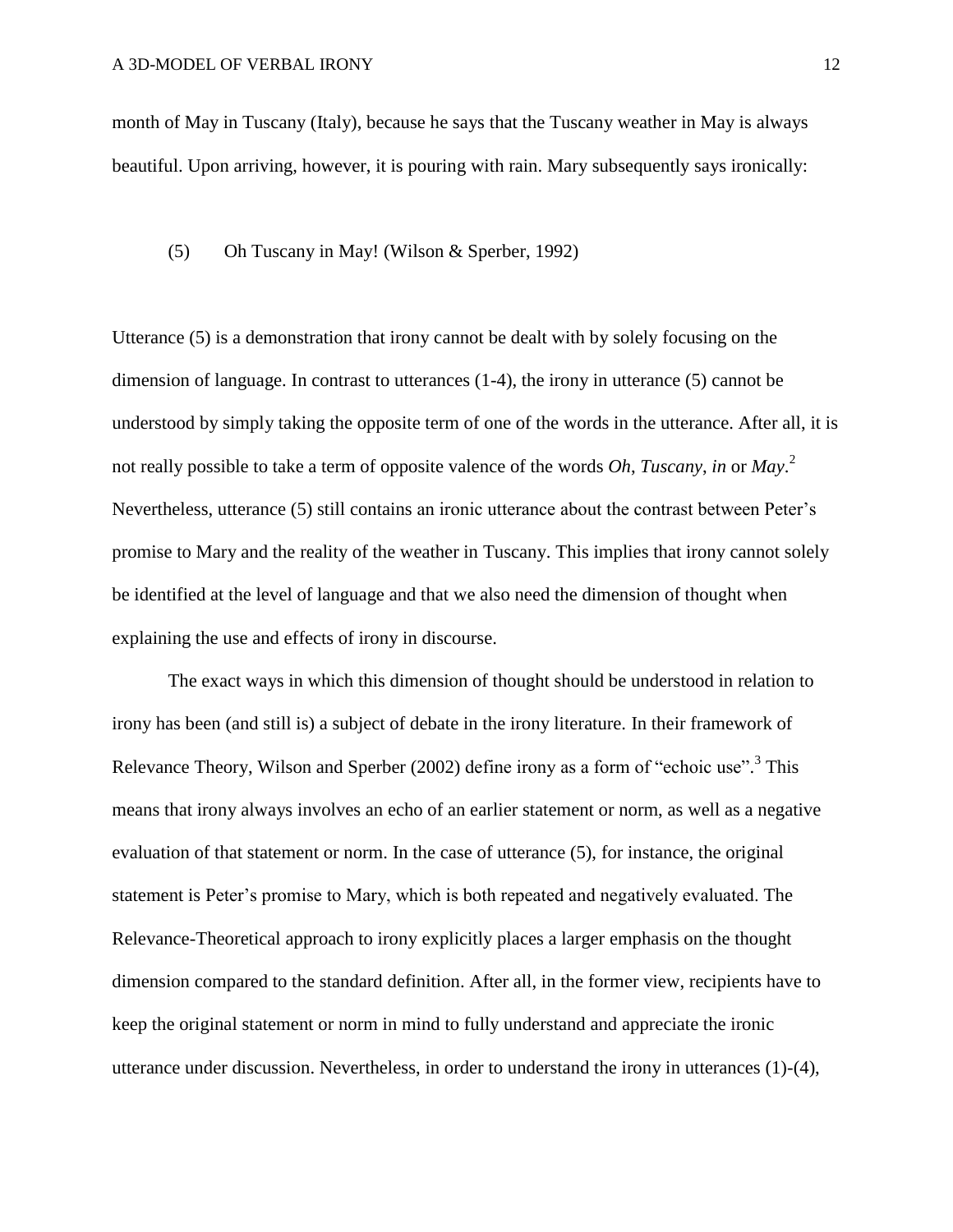recipients need to derive that what is said ('literal' statement) has a different valence compared to what is implicated (see Gibbs, 2002), implying that the dimension of thought is crucial for understanding these ironic utterances as well.

The perspective on irony advocated within Relevance Theory has been challenged by other theories, most notably the Pretense Theory of Irony (Clark & Gerrig, 1984; Currie, 2006). This theory proposes a different way to conceptualize irony in thought, by focusing on elements of pretense. That is, the propositional meaning of the ironic utterance is supposed to be understood as a pretense: Recipients should understand that the speaker S is actually pretending to be an uninformed or dim speaker S', and see through the pretense. By doing so, an ironic utterance contains a duality between the pretended meaning of S' and the actual meaning of S (Clark & Gerrig, 1984). In utterance (5), for instance, the pretended meaning of the irony refers to Peter's promise, revealing him as the target of Mary's irony.

Both Relevance Theory and Pretense Theory are good at explaining specific individual cases of ironic utterances, yet fail at other cases. For instance, critics of Pretense Theory are quick to explain that Pretense Theory has problems explaining cases which do not have a ready target person like utterance (5), as in Wilson (2013). In contrast, critics of the Relevance-Theoretical account of irony are quick to point out that it cannot always adequately specify when something can (or cannot) count as an echo, leaving open the possibility that the concept of echo is stretched to infinity (e.g., Attardo, 2000b). To advance the debate of how irony operates in thought, some scholars have proposed integrated accounts of the Pretense and Relevance-Theoretical accounts of irony (e.g., Popa-Wyatt, 2014). In contrast, other scholars have proposed that the description of irony in thought can be simplified to not necessarily include constructs like echoes and sources of statement or pretended and real speakers. These approaches propose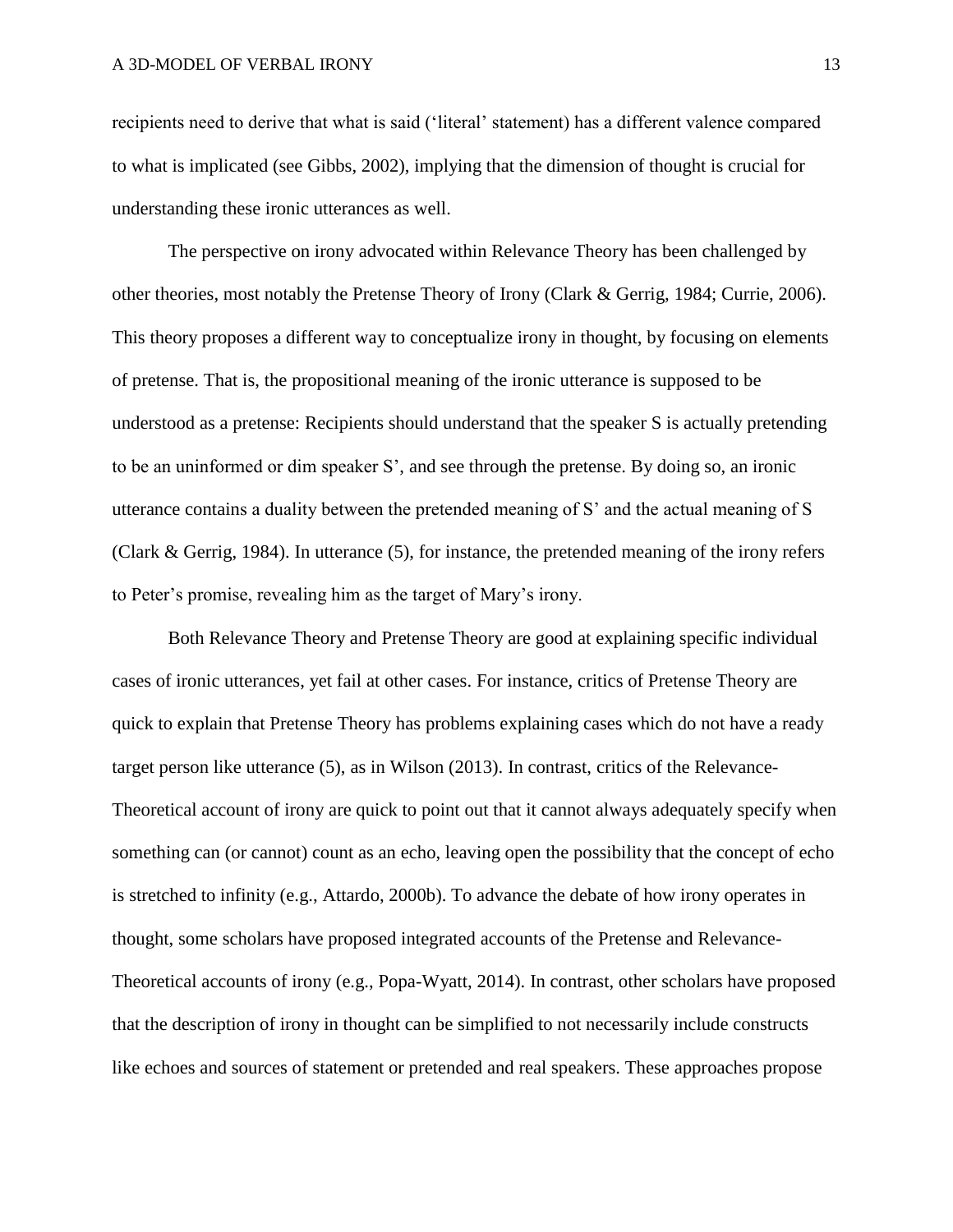to view irony in thought as a certain propositional structure, involving a shift in evaluative valence (Burgers et al., 2011; Kapogianni, 2016; Partington, 2007), and this is the perspective we will be developing in the rest of this chapter.

The perspective of irony as a shift in evaluative valence proposes that any ironic utterance can be modeled as an evaluative contrast between the propositional ('literal') and the intended meaning of the utterance under discussion. The perspective assumes a number of conditions which set it apart from the interpretation of the standard definition in which irony was defined as "saying the opposite of what you mean". The first major difference is that the word 'opposite' in the standard definition has traditionally been interpreted as meaning logical opposite (e.g., Kapogianni, 2016). That is, when taking utterance (1) under consideration, the traditional interpretation of the standard definition requires the recipient to replace the propositional term 'great' with its (logical) opposite. The important question that immediately arises is how to determine the logical opposite of a term like *great*. One interpretation of this statement is to take the term under discussion (which is then designated with the logical character A) and add a negation to generate an opposite term (which is then designated with the logical character –A).

An important problem with this approach is that many empirical studies have shown that negations in language are not processed by means of logical disambiguation. Logical disambiguation would entail that the negated concept (e.g., *Great*) would be suppressed in memory and supplanted with its logical counterpart (e.g., *Not great*). In reality, however, recipients access the negated concept (e.g., *Great*), which is retained rather than suppressed when encountering a negation (e.g., Fraenkel & Schul, 2008; Giora, Balaban, Fein, & Alkabets, 2005), which leads recipients to infer a mitigated rather than an opposite meaning of the negated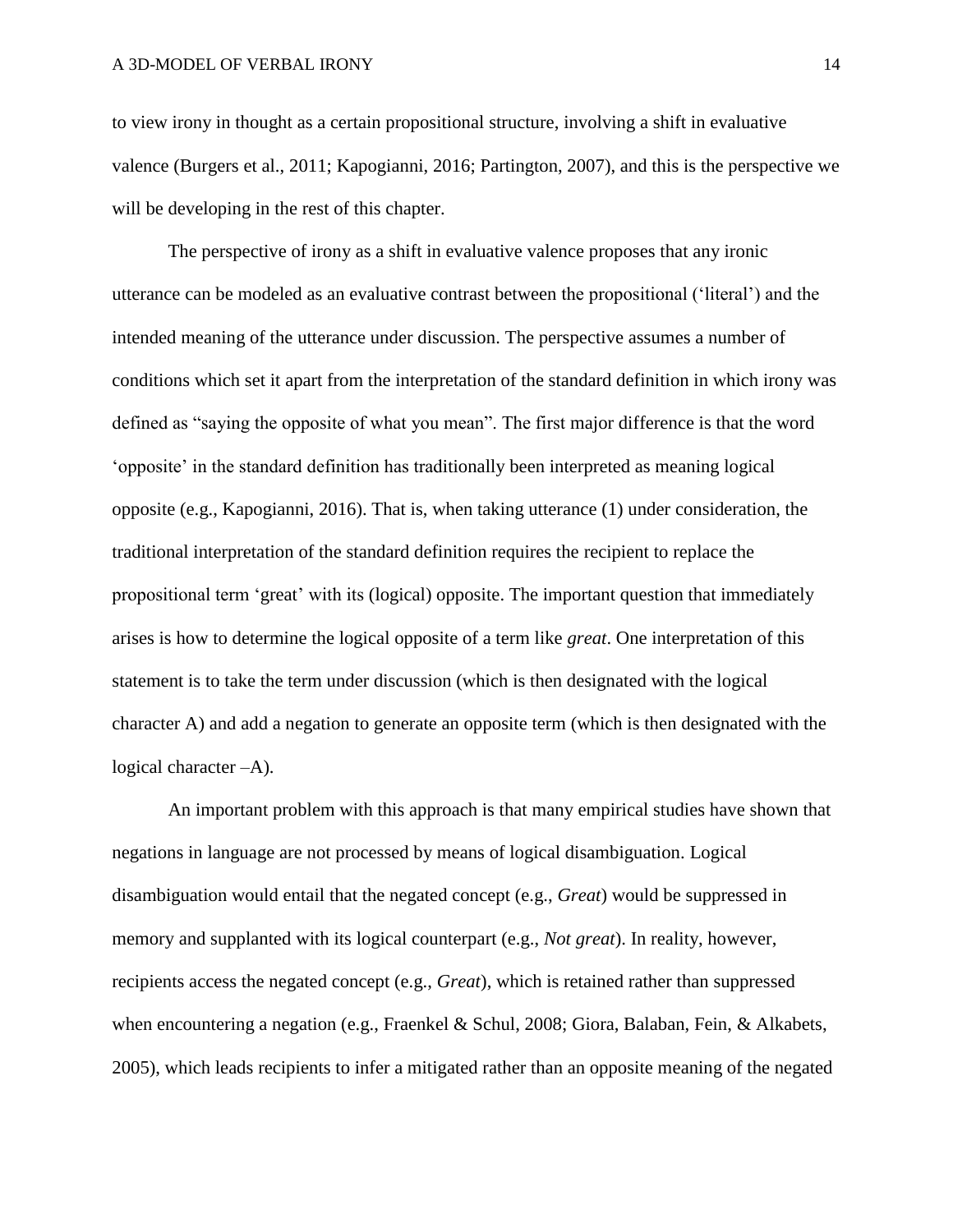concept (e.g., Beukeboom, Finkenauer & Wigboldus, 2010). This implies that, in utterance processing, negations of the word under discussion cannot be equated with an opposite meaning.

If negating a target word or proposition does not necessarily lead to its opposite, the question remains how to determine what *is* the intended meaning. An alternative could be to search for an antonym of the target term, leading to the question how to determine whether words like *bad*, *horrible*, or *poor* would count as the antonym of *great* in utterance (1). Thus, to solve both problems with determining the 'opposite' meaning, the perspective that sees irony as an evaluative contrast (Burgers et al., 2011; Partington, 2007) simply presupposes a valence shift between the propositional meaning (positive or negative) and the intended meaning (negative or positive) of an ironic utterance. This shift in valence implies that the two meanings do not necessarily have to be logical opposites. In contrast, the propositional meaning should be located somewhere in one valence domain, meaning that the propositional meaning needs to include some kind of positive or negative valence. The intended meaning, then, should be located somewhere in the other domain, meaning that it needs to have some sort of negative or positive valence. The exact location of the two meanings in their respective domains do not necessarily need to be logical opposites.

The second advantage of identifying reversal of evaluation at the level of thought (rather than that of language) is that it can deal with a large variety of ironic utterances, and with the difference between explicitly and implicitly evaluative ironic utterances (Burgers et al., 2012a, Experiment 1; Burgers, van Mulken & Schellens, 2012b). The reversal of evaluation perspective proposes that irony can always be modeled on an evaluative scale (e.g., *an evaluation about the scoring attempt of the soccer player*), which has a positive domain, a negative domain and a neutral zero point. An explicitly evaluative ironic utterance contains an evaluative word such as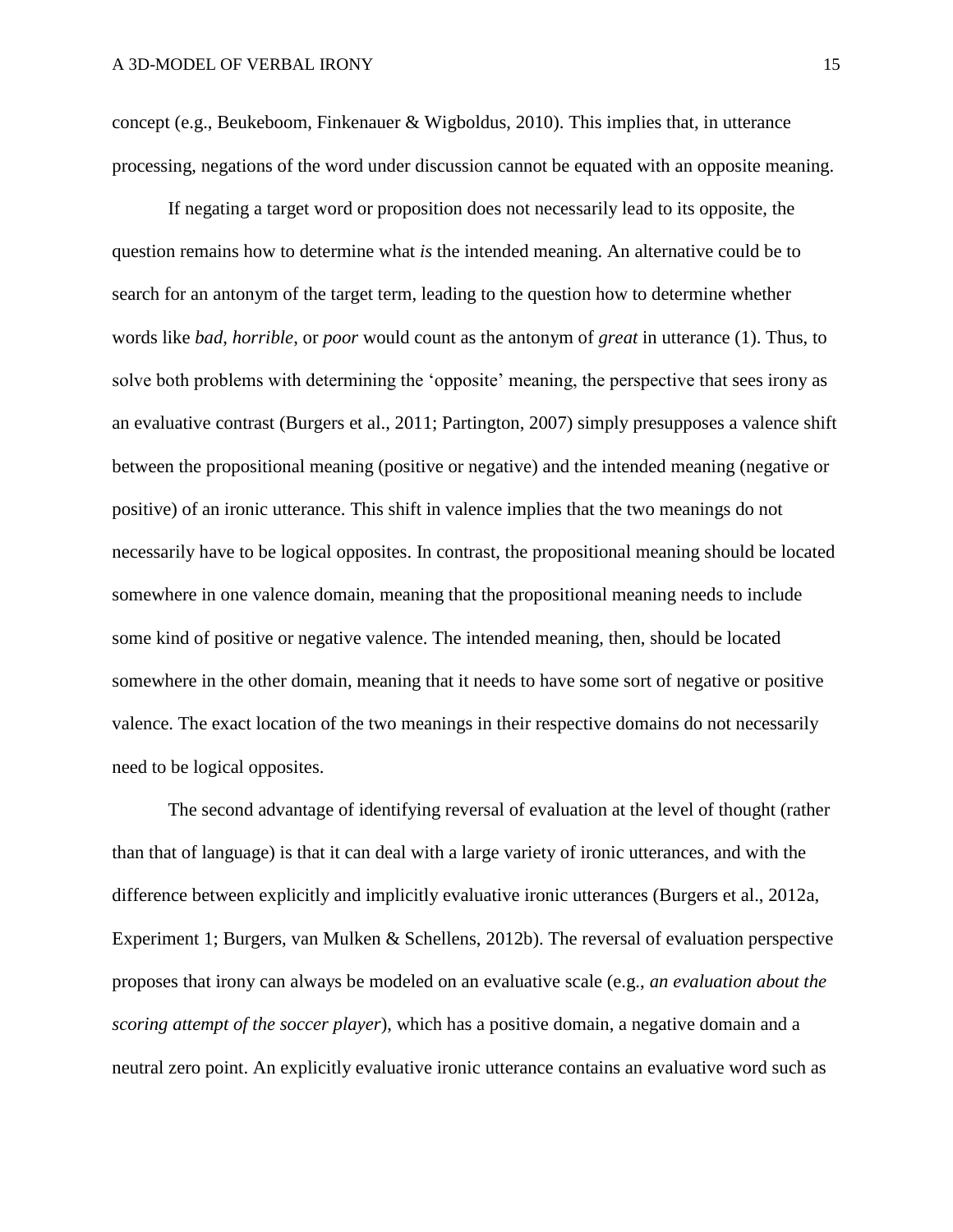*Great* in utterance (1). In order to reconstruct the evaluation scale of the irony in such an explicitly evaluative ironic utterance, the evaluative word from the utterance can be used directly as a direct aid. In contrast, implicitly evaluative ironic utterances do not contain an evaluative word which can be used to reconstruct the evaluation scale. In those cases, more context is needed to construct the evaluation scale, and to go from the linguistic level of the expression to the conceptual level of evaluative contrast.

Furthermore, various studies have compared processing, comprehension and evaluation of these different types of ironic utterances (Bosco & Bucciarelli, 2008; Burgers et al., 2012a, Experiment 1). Such studies consistently show that explicitly evaluative ironic utterances (which include evaluative words like *Great*) are easier to process and understand than implicitly evaluative ironic utterances (which do not include such an evaluative word). Furthermore, explicitly evaluative ironic utterances are typically also more liked compared to implicitly evaluative ironic utterances: explicitly evaluative irony includes an evaluative word as a referent to the scale at the linguistic level (e.g., *Great*), while implicitly evaluative irony requires more cognitive effort because it does not include such a word.

A second important characteristic of irony at the conceptual level concerns the reversal in valence. While all ironic utterances contain such a reversal, the direction of reversal can differ between ironic utterances. Some ironic utterances are ironic praise, meaning that they include a propositional meaning that is positive and an intended meaning that is negative, as in the case of utterances (1-5). In contrast, other ironic utterances are ironic blame and contain a shift from a negative propositional meaning to a positive intended meaning. Consider for instance the scenario in which a soccer player who is known for missing easy chances suddenly scores an incredible goal. In response, you could ironically exclaim: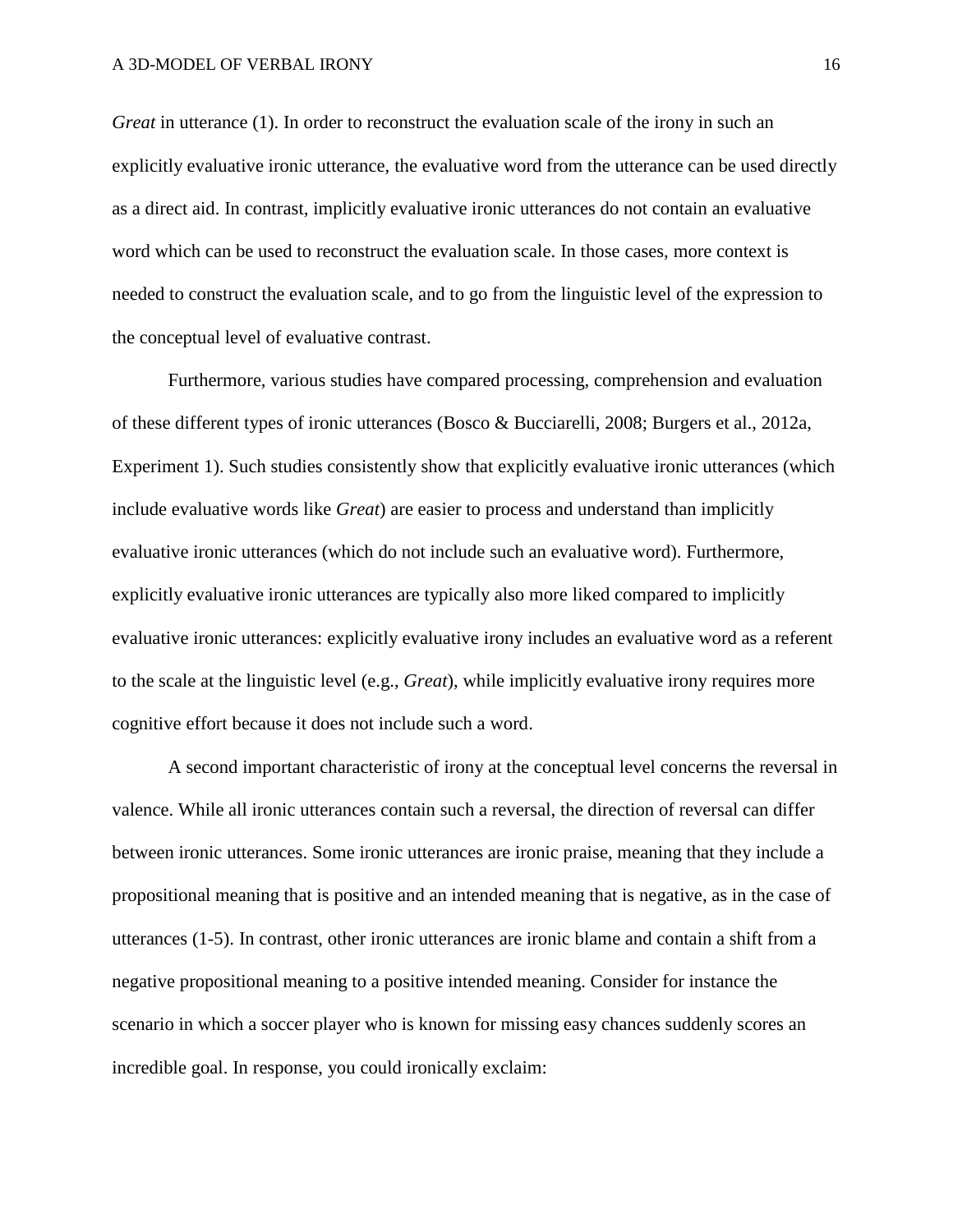# (6) Bad shot!

Utterance (6) is an example of ironic blame, because the irony can be solved by going from the negative propositional evaluation of the shot to the (ironically) intended positive evaluation.

Various authors have noted that there is an 'asymmetry of affect' in verbal irony in that ironic praise is used more often in natural discourse than ironic blame (e.g., Clark & Gerrig, 1984; Hancock, 2004; Kreuz, 1996). As a result, recipients tend to see ironic praise as a more typical way to convey irony than ironic blame (Kumon-Nakamura, Glucksberg & Brown, 1995, Experiment 1). Furthermore, reading-time data have shown that recipients find ironic praise easier to process than ironic blame (Kreuz & Link, 2002). These differences have even led some scholars to refer to ironic praise with the term "canonical irony" and to ironic blame with the term "non-canonical irony" (Kreuz & Link, 2002).<sup>4</sup> For the analysis of the irony at the level of thought, then, the distinction between ironic praise and ironic blame is important, with, generally speaking, ironic praise being the more conventional form of irony.

Thus, the decision to distinguish linguistic elements of the ironic utterances (e.g., irony markers) from elements at the level of thought (e.g., identifying the evaluation scale and the reversal of evaluation on that scale) can help in unpacking several elements of ironic utterances, and make it clearer at which level of analysis a discussion about the nature of irony can be had. Nevertheless, irony is not solely a matter of language and thought. In the following, we propose that the level of communication is crucial in getting a full picture of irony in discourse.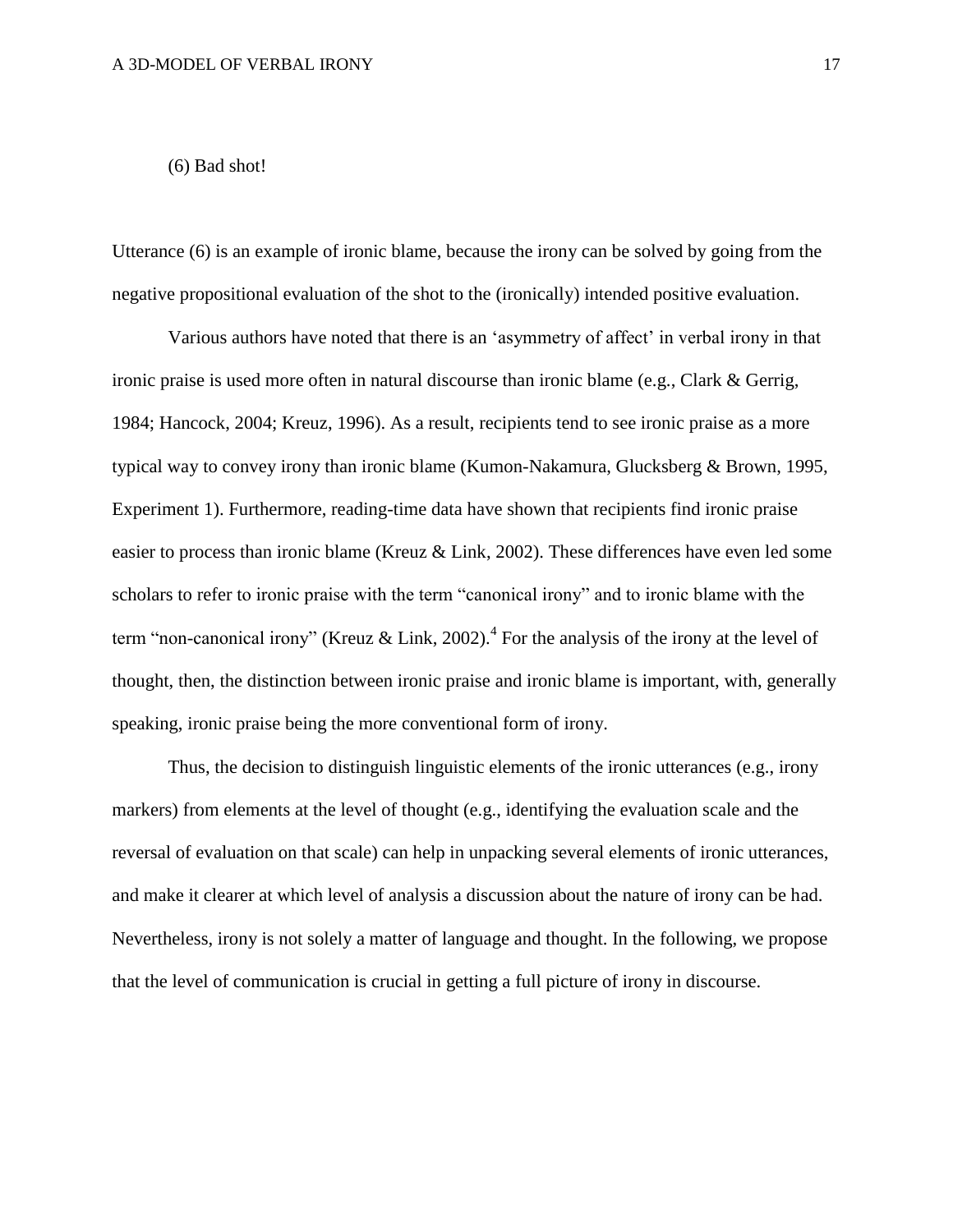### **Irony in communication**

The third dimension is irony in communication. Like metaphor, irony can be used in some communicative situations to shift or confirm a certain perspective on a topic. A key term in this respect is that of deliberateness, which we argue is a crucial aspect in understanding the way irony works in communicative situations.

To the best of our knowledge, the term 'deliberateness' has first been used explicitly in relation to irony by Gibbs (2012), who proposes that many theories on verbal irony are flawed because they mistakenly assume (implicitly or explicitly) that, in most situations, irony is used deliberately. In Gibbs' (2012) view, deliberateness means that theories assume that speakers make a conscious decision to insert an ironic utterance at a certain place in the discourse. For instance, such theories often start from the perspective that the decision to make an ironic utterance is made based on a careful balance of conversational costs and gains (as expressed, e.g., in theories of figurative communication based on game theory, such as Mialon & Mialon, 2013). In contrast to these theories, Gibbs (2012) proposes that most ironic utterances are made in a split-second without elaborate planning (*non-deliberate irony,* Gibbs, 2012).

We agree with Gibbs (2012) that, in many cases, speakers will not consciously plan or (in many cases) even realize that they are ironic at a certain part in the discourse. Nevertheless, our position differs from the position taken by Gibbs (2012). The main reason for this difference is that we propose a very different definition of the concept of deliberateness. From this different starting point then follows a different position viz. the use and importance of deliberate and nondeliberate irony in communication.

In our model, we follow the definition and operationalization of deliberateness as taken by the three-dimensional model for metaphor (Steen, 2008, 2011, 2015). In this model,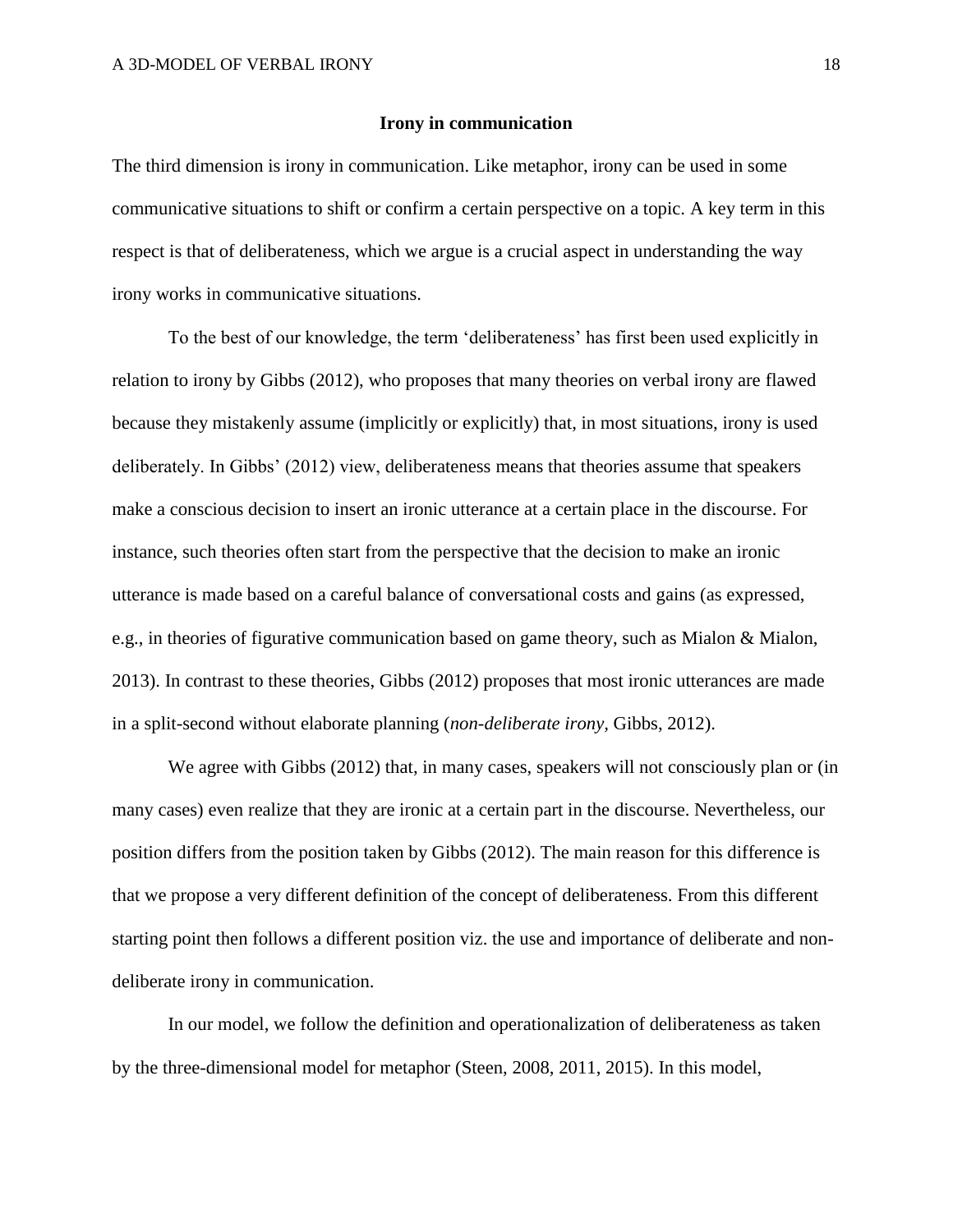deliberateness is very closely linked to attention, in that, for deliberate metaphor, the recipient needs to pay attention to the source domain in the text's situation model. This perspective on deliberateness contains both a semiotic and a processing element. For the semiotic element, extending this definition to verbal irony implies that, in deliberate irony, the propositional meaning is present as a direct referent in the situation model of the utterance under discussion. In non-deliberate irony, in contrast, the propositional meaning is not present as a direct referent in the situation model. This distinction between deliberate and non-deliberate irony also has important consequences for irony processing. In deliberate irony, recipients activate both the propositional and the intended meaning and posit them in their situation model for the utterance. In non-deliberate irony, recipients immediately come to the intended meaning of the irony without first considering the propositional meaning.

In order to show that our position on the importance of deliberateness in irony studies receives empirical support from the literature, we need to provide empirical support for three different positions: (1) the position that and how ironic utterances serve as and are processed as deliberate irony, (2) the position that and how ironic utterances serve as and are processed as non-deliberate irony, and (3) that these differences have important communicative consequences.

First, many theories on irony like the Relevance-Theoretical (Wilson & Sperber, 2002) and the Pretense account (Clark & Gerrig, 1984) have proposed that for a complete understanding of many (if not all) ironic utterances, recipients need to activate both the propositional and intended meaning in the situation model. In a semiotic analysis of those cases, both the original expectation, promise and/or norm (which relates to the propositional meaning of the ironic utterance) and the violation of that expectation, promise and/or norm (which relates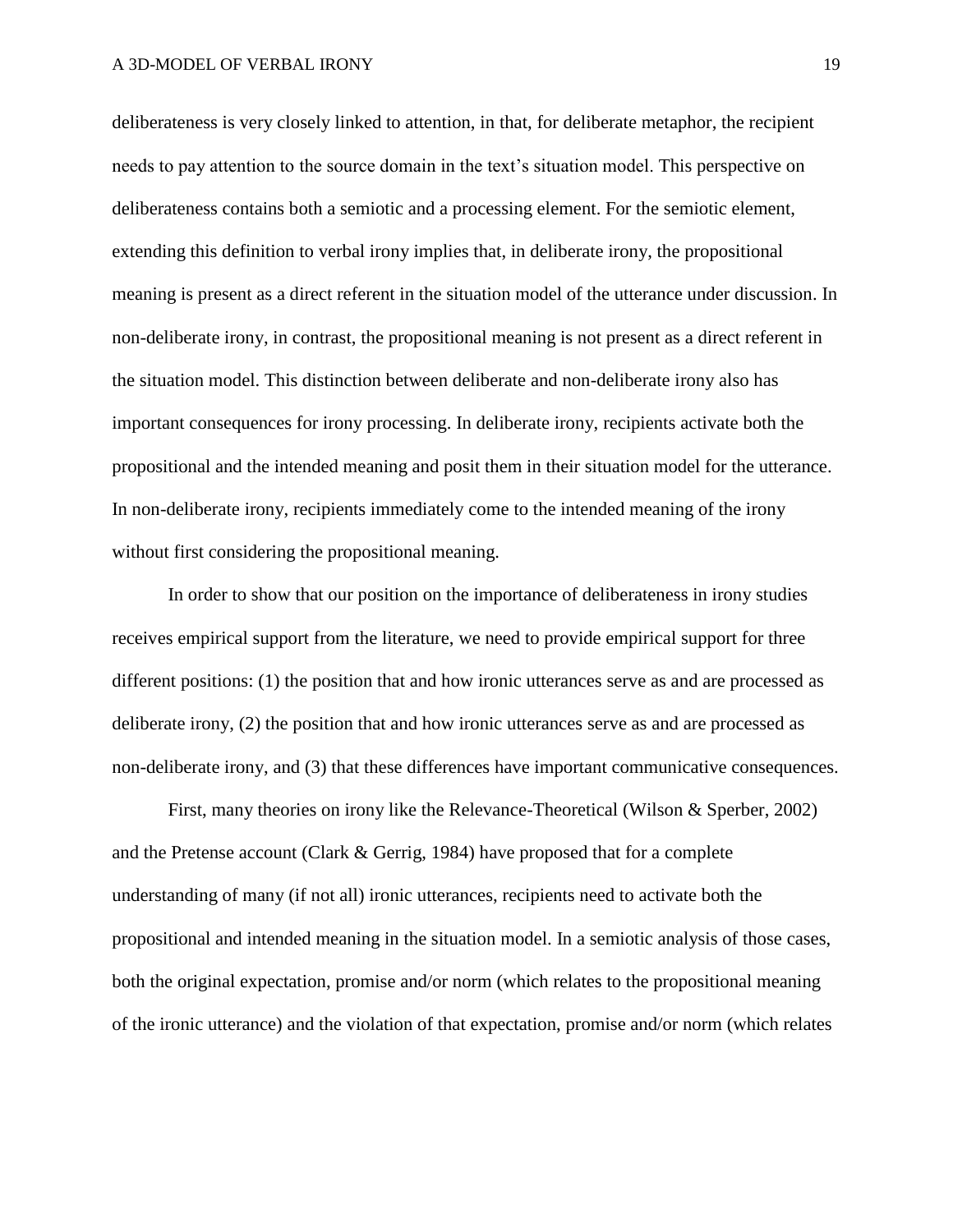to the intended meaning of the ironic utterance) are part of the situation model. Thereby, the situation model of the text contains both the propositional and the intended meaning of the irony.

The notion that irony is typically processed in two steps through both the propositional and intended meaning has already been proposed in classic processing theories of irony like the Standard Pragmatic Model (SPM; Attardo, 2000b; Dews & Winner, 1999). Such models hypothesize that, upon encountering an ironic utterance, a recipient first processes and activates the propositional meaning of the utterance. When the recipient notices that this meaning does not fit the context, they replace the propositional with the contrary, intended meaning in their situation model, thereby discarding the original propositional meaning from the situation model. Various studies provide empirical support for this thesis that irony is typically processed in two steps (Dews & Winner, 1999; Schwoebel, Dews, Winner & Srinavas, 2000).

More recent studies propose an important change to the predictions of SPM. That is, while SPM proposes that the propositional meaning is discarded after coming to the intended meaning, more recent processing models like the Graded Salience Hypothesis (GSH; Giora, 2003) argue that the propositional meaning remains active in the situation model, *even after* the intended meaning has been activated. Various psycholinguistic experiments provide empirical support for this thesis (e.g., Akimoto, Miyazawa, & Muramoto, 2012; Fein, Yeari & Giora, 2015; Giora, Fein, & Schwartz, 1998), which implies that, after processing, both meanings (propositional and intended) are active in the situation model.

We propose to label such cases where both the propositional ('literal') and intended meaning of the irony are present in the situation model (semiotic element of deliberateness) and are activated and processed by recipients (processing element of deliberateness) as cases of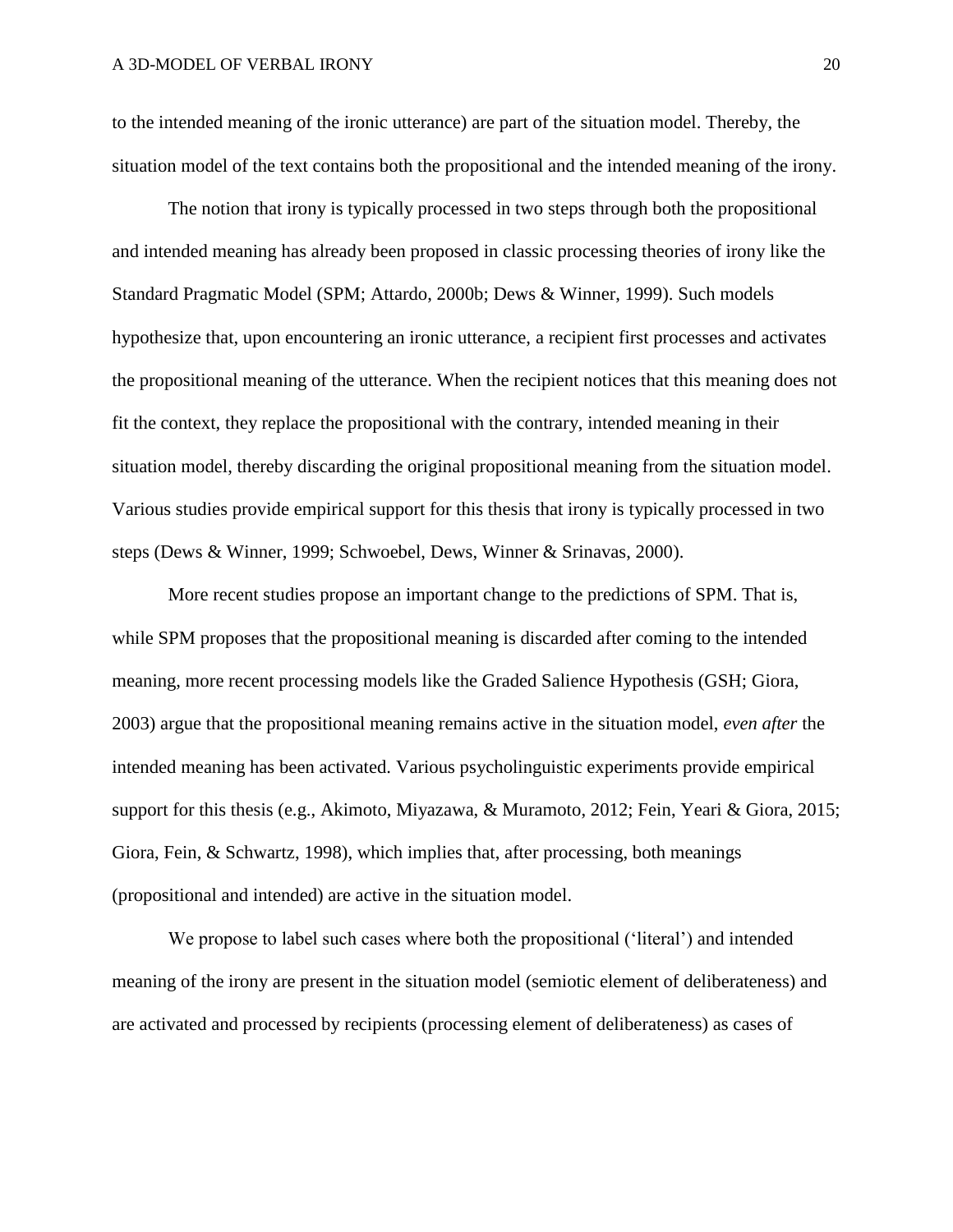deliberate irony. These cases ask the recipient to pay attention to both valences of the ironic expression.

This is not the case for non-deliberate irony in which recipients can immediately come to the intended meaning without having to pay attention to the propositional meaning of the irony. From a semiotic perspective on deliberateness, at least two types of ironic expressions meet this criterion for non-deliberateness: (1) conventional ironies and (2) default ironic expressions.

First, conventional ironies are expressions that have a conventionalized ironic meaning (e.g., Barbe, 1995; Giora & Fein, 1999). In metaphor studies, the most prevalent procedure for establishing conventionality on a semiotic level is by checking the dictionary whether or not the metaphorical meaning is included in the dictionary. When this is the case, the metaphor is conventional on a semiotic level (e.g., Steen, Dorst, Herrmann, Kaal, Krennmayr & Pasma, 2010). For conventional irony, we propose a similar procedure which details that, if a word or phrase is marked in the dictionary as having a conventionalized ironic meaning, we label that expression as conventional irony.

A good example is the compound noun 'wise guy' (also mentioned in Giora et al., 1998). According to the dictionary<sup>5</sup>, the basic meaning of the adjective 'wise' related to people refers to somebody who is ["able](http://www.macmillandictionary.com/dictionary/american/able_1) to [make](http://www.macmillandictionary.com/dictionary/american/make_1) [good](http://www.macmillandictionary.com/dictionary/american/good_1) [choices](http://www.macmillandictionary.com/dictionary/american/choice_1) and [decisions](http://www.macmillandictionary.com/dictionary/american/decision_1) because they have a [lot](http://www.macmillandictionary.com/dictionary/american/lot_1) of [experience"](http://www.macmillandictionary.com/dictionary/american/experience_1). The dictionary description of the compound noun 'wise guy', in contrast, refers to somebody "who [annoys](http://www.macmillandictionary.com/dictionary/american/annoy) you because they [think](http://www.macmillandictionary.com/dictionary/american/think_1) that they [know](http://www.macmillandictionary.com/dictionary/american/know_1) everything or [think](http://www.macmillandictionary.com/dictionary/american/think_1) that they are very [funny"](http://www.macmillandictionary.com/dictionary/american/funny). In this example, the conventionalized meaning of the noun 'wise guy' thus refers to somebody who does *not* meet the definition of the adjective 'wise'. Similarly, the phrase 'a bright spark' is defined in the dictionary as "someone who is [clever](http://www.macmillandictionary.com/dictionary/british/clever) or who has a [clever](http://www.macmillandictionary.com/dictionary/british/clever) [idea"](http://www.macmillandictionary.com/dictionary/british/idea). Yet, the dictionary definition of this term also acknowledges the conventionally ironic nature of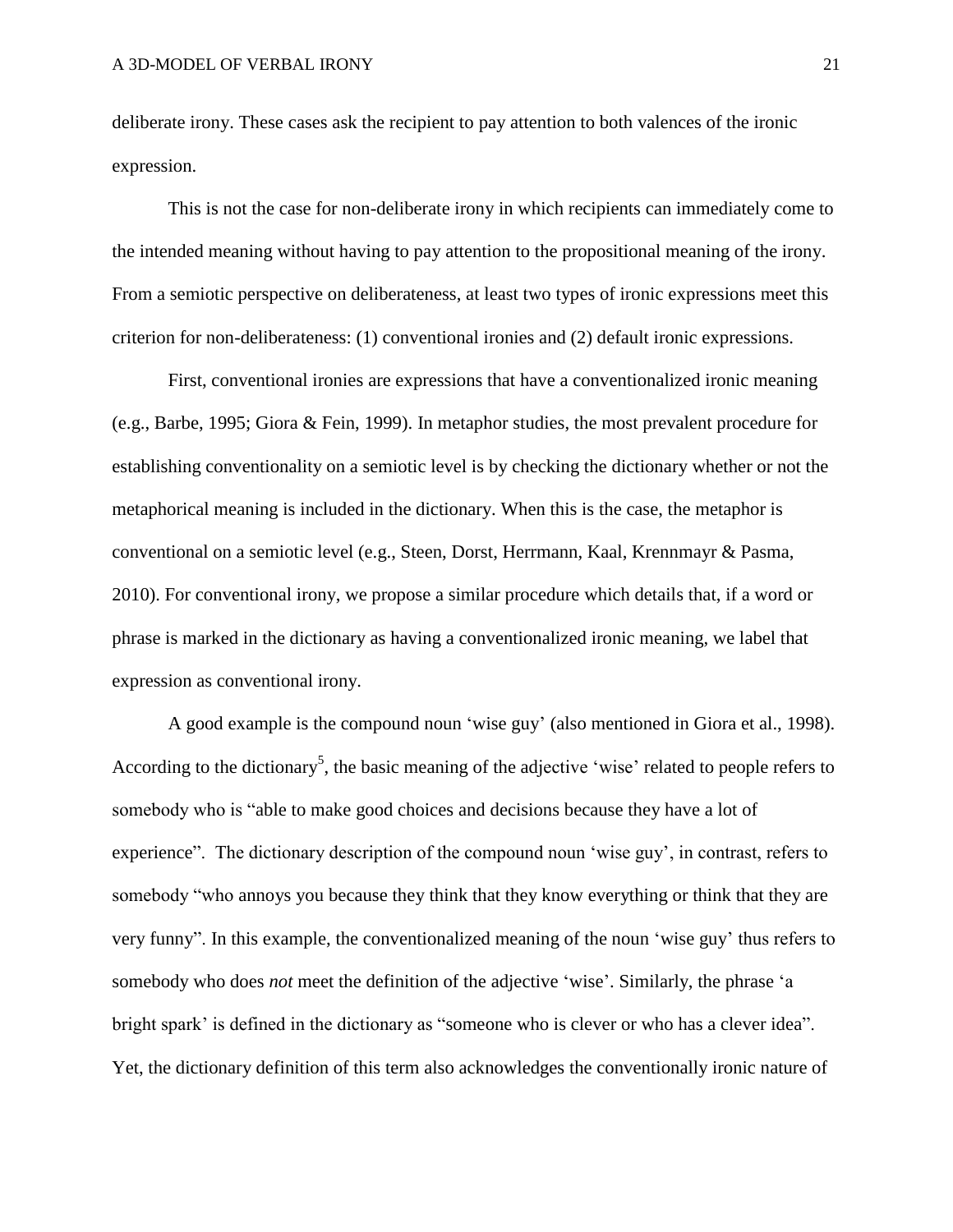the term by adding that it "is [usually](http://www.macmillandictionary.com/dictionary/british/usually) [used](http://www.macmillandictionary.com/dictionary/british/used) for [showing](http://www.macmillandictionary.com/dictionary/british/showing) that you [think](http://www.macmillandictionary.com/dictionary/british/think_1) someone is [stupid"](http://www.macmillandictionary.com/dictionary/british/stupid_1). Other examples of such conventionally ironic words and expressions (with the dictionary definition between brackets) include 'smart alec' ("Showing disapproval: someone who [behaves](http://www.macmillandictionary.com/dictionary/british/behave) in an [annoying](http://www.macmillandictionary.com/dictionary/british/annoying) way by [trying](http://www.macmillandictionary.com/dictionary/british/trying) to show how [clever](http://www.macmillandictionary.com/dictionary/british/clever) they are"), 'God's gift' ("Showing disapproval: someone who [thinks](http://www.macmillandictionary.com/dictionary/british/think_1) they are [extremely](http://www.macmillandictionary.com/dictionary/british/extremely) [attractive](http://www.macmillandictionary.com/dictionary/british/attractive) or [extremely](http://www.macmillandictionary.com/dictionary/british/extremely) [good](http://www.macmillandictionary.com/dictionary/british/good_1) at something"), 'Tell me about it' (["used](http://www.macmillandictionary.com/dictionary/british/used) for [saying](http://www.macmillandictionary.com/dictionary/british/saying) that you already [know](http://www.macmillandictionary.com/dictionary/british/know_1) about something [unpleasant](http://www.macmillandictionary.com/dictionary/british/unpleasant) that someone has [just](http://www.macmillandictionary.com/dictionary/british/just_1) [described](http://www.macmillandictionary.com/dictionary/british/describe) because you have [experienced](http://www.macmillandictionary.com/dictionary/british/experienced) it yourself") and 'A likely story' (["used](http://www.macmillandictionary.com/dictionary/british/used) for [telling](http://www.macmillandictionary.com/dictionary/british/telling) someone that you do not [believe](http://www.macmillandictionary.com/dictionary/british/believe) what they have [just](http://www.macmillandictionary.com/dictionary/british/just_1) [said"](http://www.macmillandictionary.com/dictionary/british/said_1)).

A second example of an ironic expression we propose to see as a type of non-deliberate irony is a default ironic expression. Here, we follow the definition of defaultness as expressed in the Defaultness Hypothesis (DH; Giora, Givoni, & Fein, 2015; Giora, Givoni, Heruti & Fein, 2017), which posits that, in some cases, specific grammatical constructions may have a default interpretation that is not achieved by looking at the salience, non-literalness, or contextual strength alone. For instance, Giora et al. (2015) propose that, in Hebrew, an expression of the grammatical structure of *X is not the most/not particularly/not the best Y* (e.g., John is not the most ethical politician; Jack is not particularly bright) has an ironic reading as its default interpretation. That is, while the propositional meaning of such expressions entails that X has the property Y in a slight manner (e.g., Jack is slightly bright), the intended meaning suggests that X does not have property Y at all (e.g., Jack is stupid). The latter meaning is the default interpretation of this particular grammatical structure.

In terms of processing, non-deliberateness entails that recipients come to the intended meaning of an ironic expression without having to access the propositional meaning first. The thesis that two-step processing does not happen for all ironic utterances was first coined in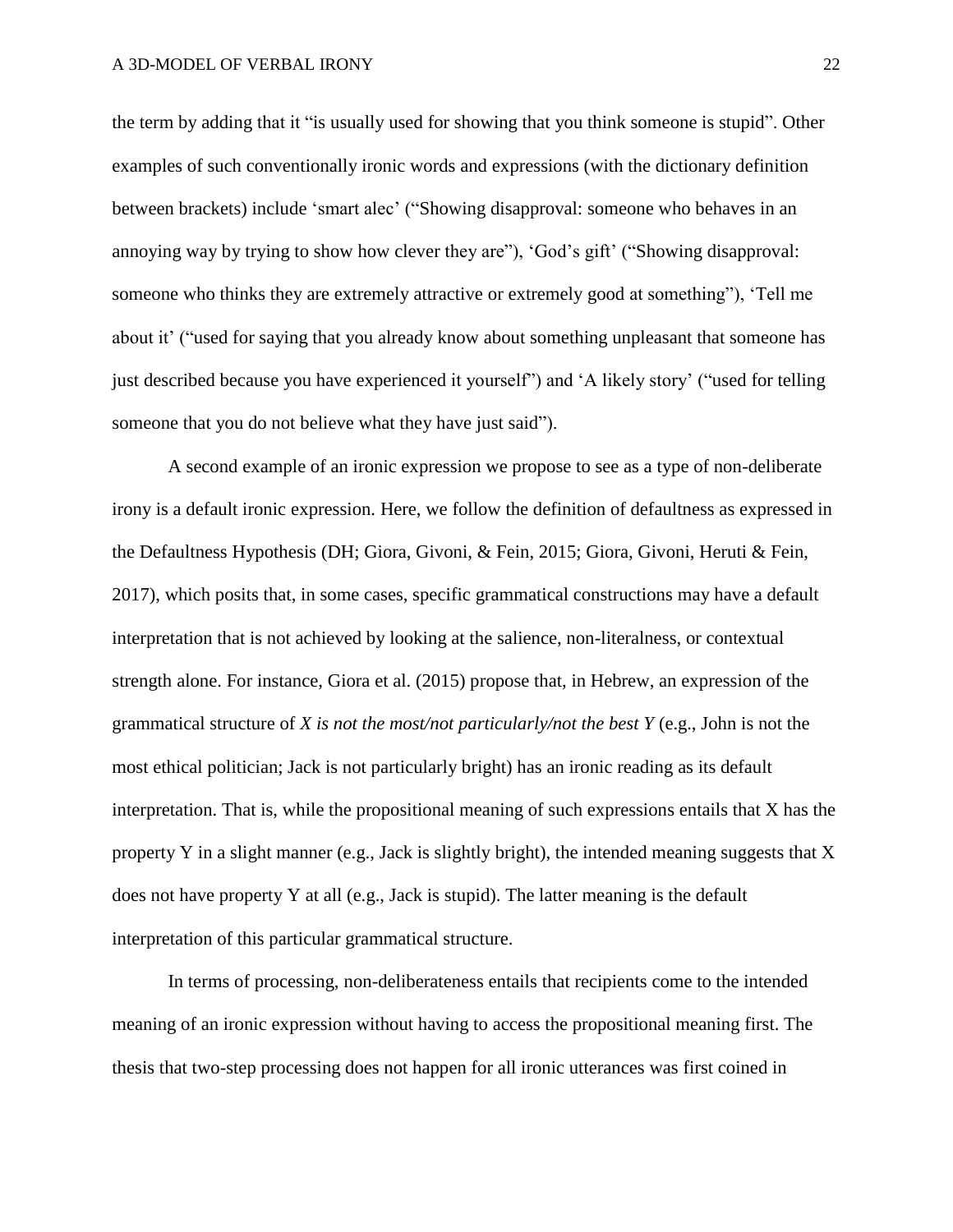Gibbs' (1986, 1994) Direct Access View (DAV). The DAV posits that some ironic utterances are processed through direct access to the intended meaning, meaning that, for these cases, activating the propositional meaning is unnecessary for irony comprehension. Later studies provide empirical support that this is particularly the case for conventional irony (Giora & Fein, 1999) and default ironic expressions (Giora et al., 2015). First, for conventionality, Giora and Fein (1999) demonstrate that the intended meaning of conventional irony is immediately facilitated after processing. Second, for defaultness, Giora et al. (2015) show that default ironic expressions are processed faster than non-default ironic or literal equivalents. Taken together, these studies demonstrate that the type of ironic expressions we propose to designate as non-deliberate irony are also processed in line with our predictions for non-deliberate irony.

In sum, the irony literature has posited that most ironic utterances are processed in two steps (e.g., Giora, 2003), which means that they count as deliberate in the framework of our three-dimensional model. Nevertheless, some linguistic cues (e.g., conventional irony, default ironic expressions) can help recipients in coming to the intended interpretation without first accessing the propositional meaning. Next to these two predictions, the three-dimensional model of irony (like the three-dimensional model of metaphor) makes a third prediction, which is that the distinction between deliberate and non-deliberate irony has important communicative consequences. A theory of irony in communication that is closely related to irony deliberateness and explicates some of these consequences is the Irony Bias (Burgers & Beukeboom, 2016).

The Irony Bias (Burgers & Beukeboom, 2016) proposes that irony is one means through which social stereotypes are communicated and upheld. In social situations, people often classify other people into stereotypic groups based on differential characteristics such as age, gender and/or occupation. These groups carry specific associations of what is expected of members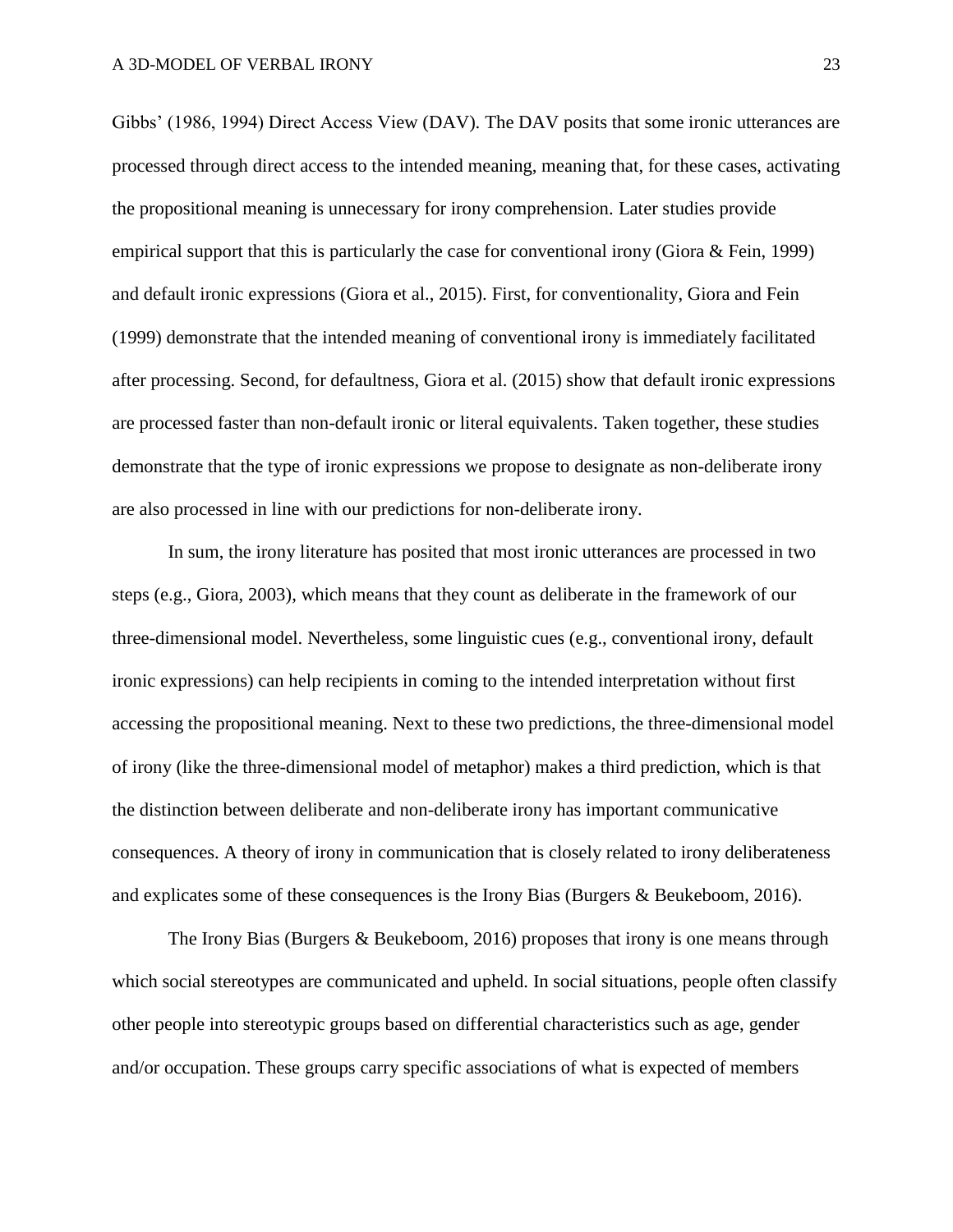belonging to these groups (e.g., elderly people are very wise, as wisdom comes with age). In reality, however, people may act in ways that are unexpected based on their stereotypical associations (e.g., the old man from across the street may make uninformed, incorrect and silly statements). This situation may evoke the ironic comment:

### (7) What a wise man!

Various irony theories propose that irony may be especially appropriate to use in these situations in which the expected norm (e.g., *elderly are wise*) is violated (e.g., Kumon-Nakamura et al., 1995; Utsumi, 2000), and assume that irony can then be used to point at the deficiency of the norm under discussion. Yet, when irony is processed deliberately, the (faulty) propositional meaning ("*the old man is wise*"), which is in line with the stereotype, will also be activated and remain active after processing. As a result, ironic comments like (7) mention and reinforce the stereotype, even in the wake of disconfirming information. Empirical evidence shows that irony is indeed used more often and considered more appropriate in situations in which stereotypes are violated (vs. confirmed; Burgers & Beukeboom, 2016, Experiments 1-3) and that irony (compared to literal statements) induces recipients to reason more in line with the stereotype (Burgers & Beukeboom, 2016, Experiment 4).

Theories on irony in communication like the Irony Bias thus hinge on the assumption that irony is processed in two steps, and that both meanings are activated and remain active during processing (*deliberate irony*). When this is not the case, and recipients immediately come to the intended meaning without activating the propositional meaning (*non-deliberate irony*), irony may not work to reinforce stereotypes in the way as proposed by the Irony Bias (Burgers &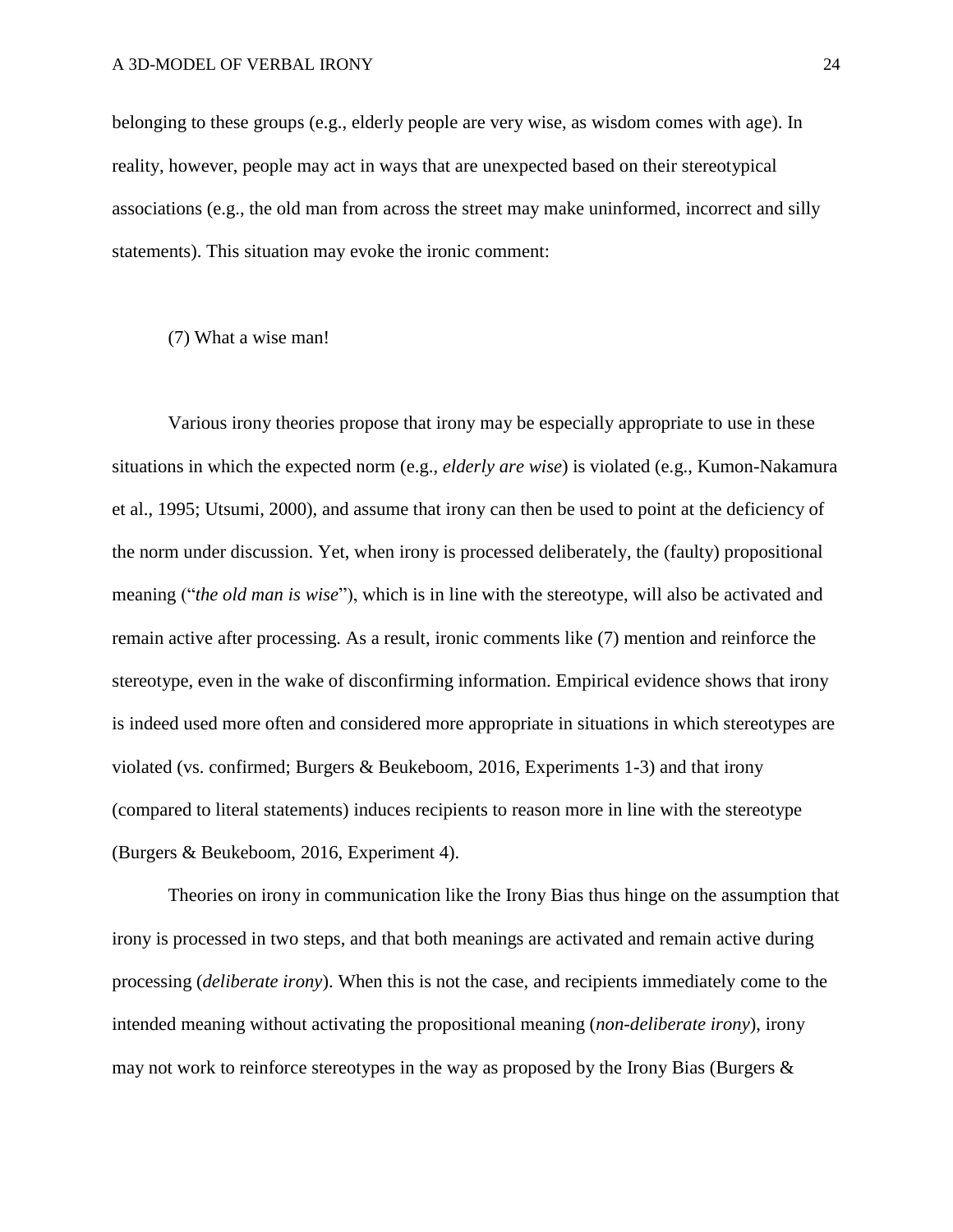Beukeboom, 2016). Consider the following alternative qualification of the old man mentioned in the previous paragraphs:

(8) What a wise guy!

Utterance (8) contains an example of conventional irony, in that the expression 'wise guy' has been conventionalized as meaning that somebody is *not* wise. 6 In those cases, the propositional meaning is likely not included in the situation model for the utterance, and recipients can come to the intended meaning without activating the propositional meaning. This may have the communicative consequence that, in the case of utterance (8), the stereotype ('elderly people are wise') is not activated, implying that utterance (8) does *not* uphold the stereotype as proposed by the Irony Bias. In this way, utterances (7) and (8), which only differ in one word (man vs. guy) may actually lead to different communicative consequences in that the (faulty) stereotype (e.g., *elderly are wise*) is upheld through utterance (7), but not through utterance (8). In other words, deliberateness (under our definition) may be a driving force in determining whether the effects of the Irony Bias occur in communication (or not).<sup>7</sup> In this way, the dimension of communication is a third and crucial dimension to the study of verbal irony.

# **Discussion and Conclusion**

This paper introduces a three-dimensional model of verbal irony, which proposes that irony needs to be analyzed on three dimensions: (1) language, (2) thought, and (3) communication. Studies on irony could focus on one of these three dimensions by analyzing linguistic structures in ironic utterances (e.g., by focusing on irony markers; language level), by studying the evaluation scale and the type of reversal (e.g., by focusing on the differences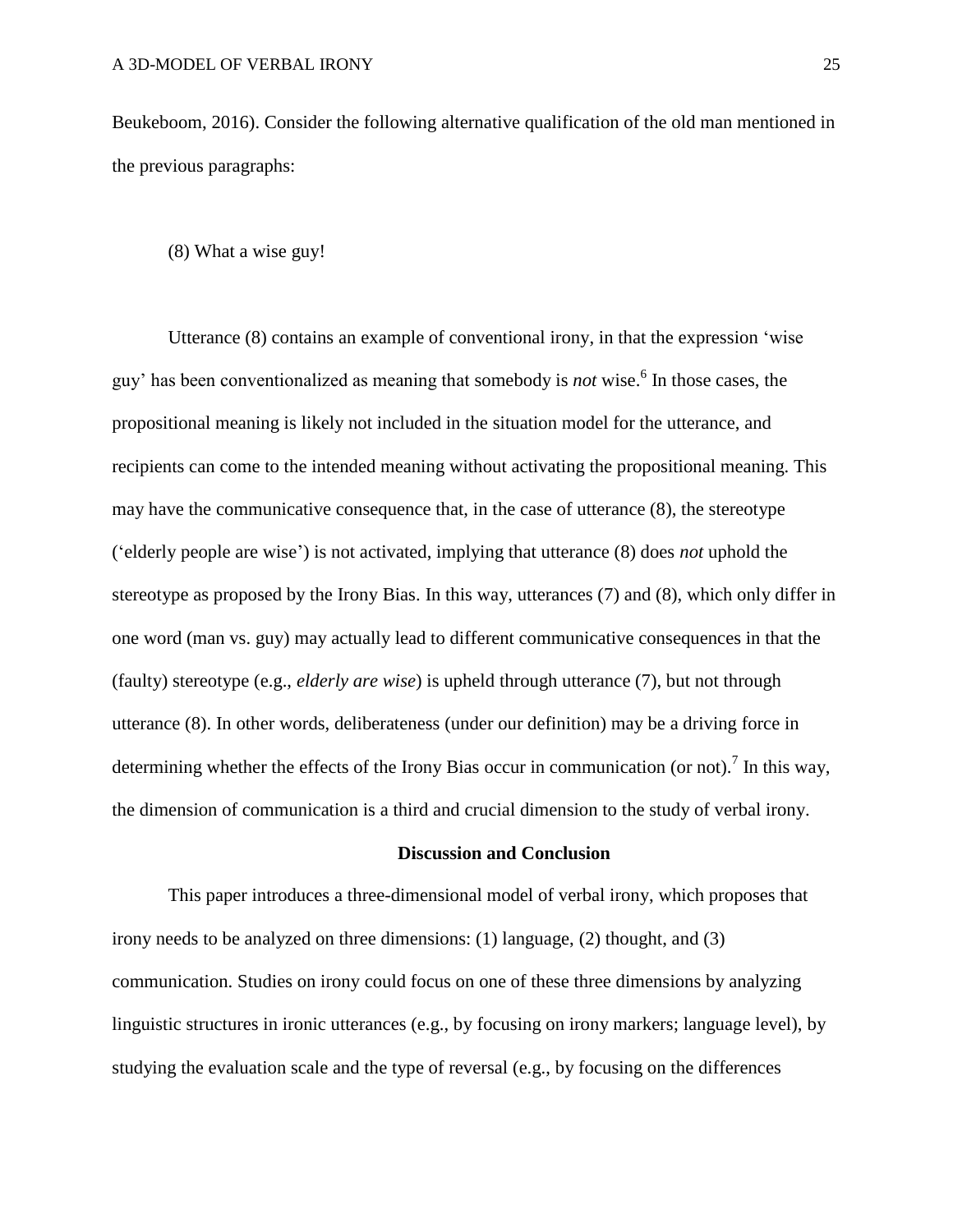between ironic praise and blame; level of thought) and by analyzing the communicative elements (e.g., by determining whether the propositional meaning is present in the situation model; level of communication). This three-dimensional model can be used to structure debates in the field of irony studies in that scholars can explicitly indicate at which level of analysis their interest in irony lies.

Of course, scholars could also focus on the relationship between the different domains, including semiotic analysis and processing research. One such study has already been described, which focuses on the role of defaultness in irony processing (Giora et al., 2015). In this perspective, defaultness describes the relationship between linguistic structure (e.g., grammatical constructions like *X is not the best Y*), and subsequent processing outcomes (single-step processing). Such studies help in providing a rich picture of the role of irony in discourse across dimensions of discourse.

Additionally, our three-dimensional model provides scholars with a framework that can be used to connect studies on irony and metaphor. We noted that classical rhetoricians (e.g., Quintilian, transl. 1959) typically saw figurative devices such as metaphor and irony as belonging to a superordinate class (*tropes*). Yet, since the cognitive turn in linguistics, the studies of these devices have gone their separate ways with scholars using very different theoretical tools and constructs when talking about irony compared to metaphor. An advantage of our threedimensional model is that it provides scholars with one theoretical model that can be used to discuss both tropes on an equal level. This makes it easy to compare and contrast the two tropes.

A first glance already shows some clear differences between the tropes. Some of these differences may seem obvious to most scholars of metaphor and irony. For instance, we expect that the proposition that metaphor and irony work in different ways on the conceptual level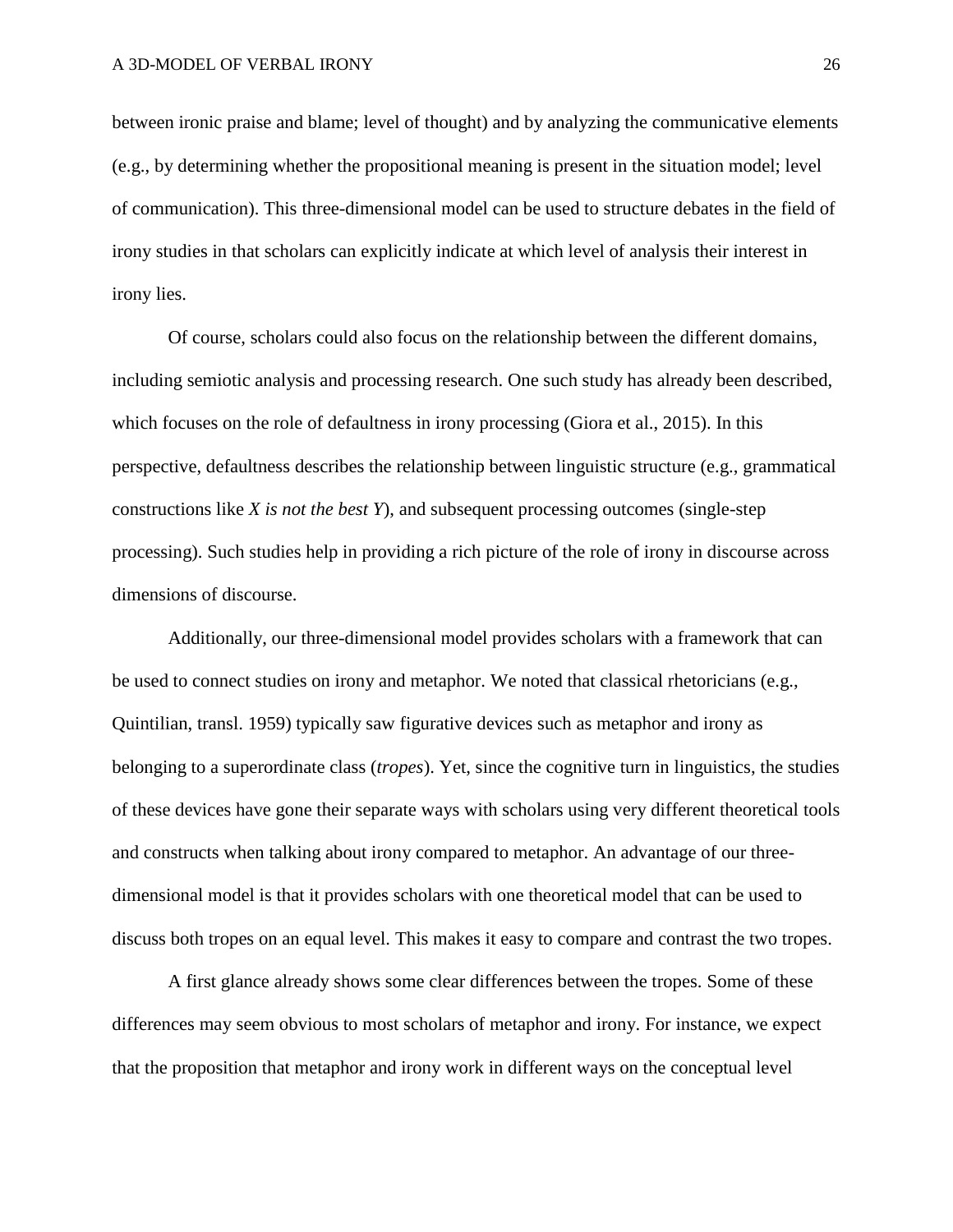(metaphor by cross-domain mapping; irony by implicit reversal of evaluation) will not be controversial. Yet, our model also provides some hypotheses that may be more unexpected. In particular, when looking at the level of communication, the three-dimensional model for metaphor proposes that most metaphors in natural discourse are non-deliberate in the definition of Steen (2008; 2011; 2015). This means that source-domain elements are not a part of the situation model. Recipients are consequently predicted to understand these metaphors through simple lexical disambiguation and do not need to pay attention to source domain knowledge for a correct understanding of the metaphor. In contrast, studies on irony (e.g., Akimoto et al., 2012; Fein et al., 2015; Giora et al., 1998) suggest that, for most ironic utterances in discourse, the propositional meaning features as part of the situation model (but not for all, see Giora et al., 2015). Consequently, recipients can only understand these utterances by processing irony in two steps, and need to pay attention to both the propositional and intended meaning of the irony. As a result, most irony in discourse would be deliberate rather than non-deliberate.

Please note that the definition of deliberateness in our three-dimensional model diverges from the definition as proposed by Gibbs (2012). In Gibbs' (2012) perspective, deliberateness seems to be equated with consciousness, in that he sees deliberate irony as speakers making a conscious decision to use irony at a specific time and place in the discourse to achieve a specific communicative effect. Although some theories seem to assume such rational decision making when using irony (e.g., Mialon & Mialon, 2013), we agree with Gibbs (2012) that it may be very rare for speakers to consciously plan out their ironic utterances in conversation in advance. Thus, our hypotheses on deliberateness in irony are different from Gibbs (2012), simply because we start from a different definition and conceptualization of the term deliberateness.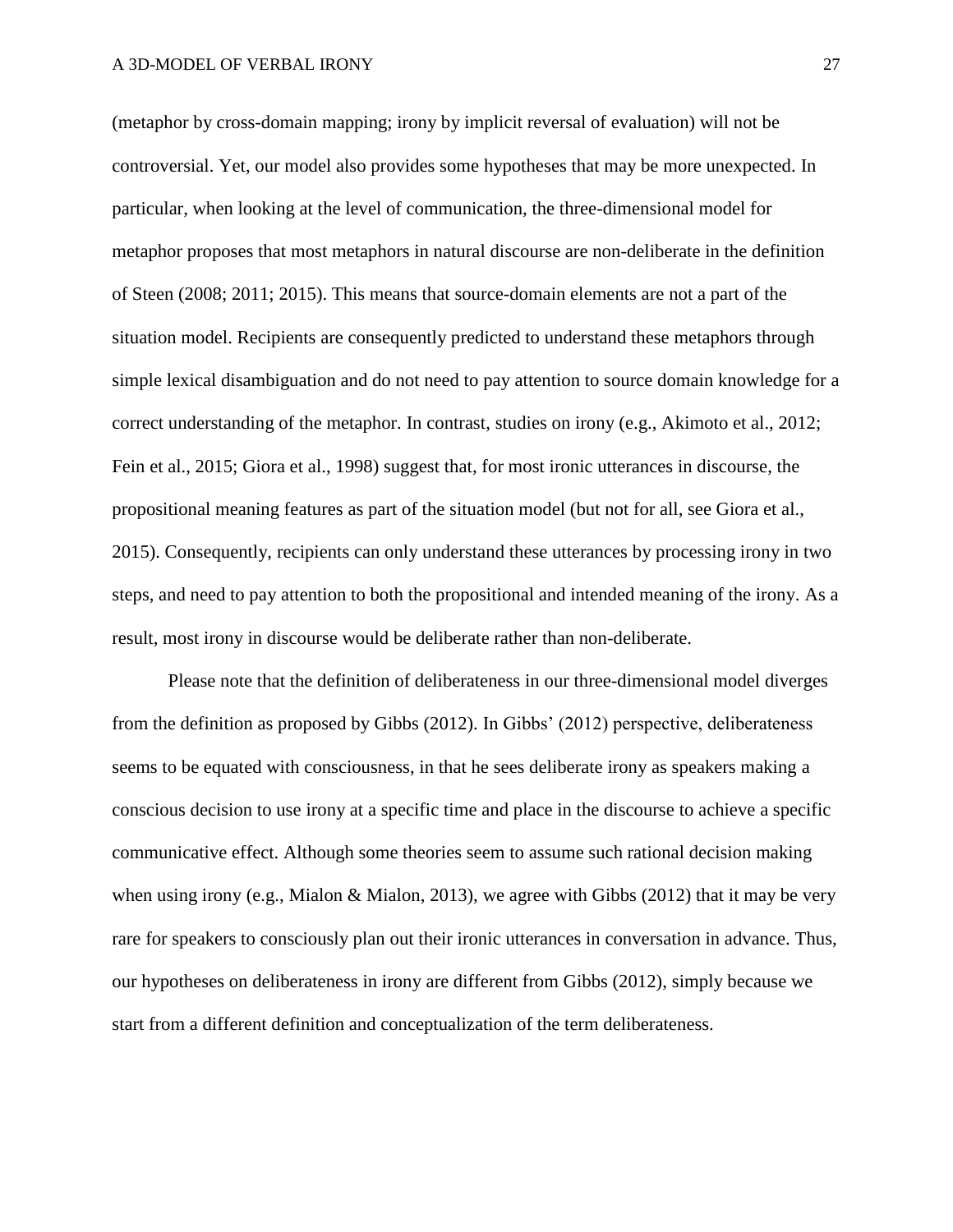In particular, our definition of deliberateness focuses on the presence of both propositional and intended meaning in the situation model (*deliberate irony*) vs. the presence of only the intended meaning in the situation model (*non-deliberate irony*). This distinction leads to differential processing hypotheses (deliberate irony: two-step processing; non-deliberate irony: one-step processing), which in turn lead to communicative effects that can be unrelated to consciousness. For instance, the hypotheses of the Irony Bias (Burgers & Beukeboom, 2016) about the ways in which irony can be used to communicate and maintain stereotypic expectancies implicitly assume that attention to both the propositional and intended meaning is one of the preconditions for irony to serve as a stereotype-maintaining device. At the same time, the construction and maintenance of stereotypes and the categorization of individuals as belonging to certain categorized groups, may be a process that is more automatic than conscious. That is, many studies from the field of social psychology have shown the prevalence of implicit social cognition, and demonstrate that stereotyping is a social behavior that is often at implicit, under-conscious levels of thought (e.g., Arendt, 2013; Greenwald & Benaji, 1995; Williams & Poehlman, in press). In other words, irony may have communicative effects that are not only unintended, but are also achieved without speakers and addressee being aware of them.

In sum, applying our three-dimensional model of irony may be beneficial for irony studies in different ways. First, we hope that our model will help to structure debates in the field of irony studies by capturing irony research on linguistic structure, conceptual content and communicative effects in one, integrated framework. Secondly, our model can align research on irony with research on metaphor, and provide a possible integration of the two fields. This will help scholars in more closely determining how different tropes like metaphor and irony lead to similar or different effects under which linguistic, conceptual and communicative conditions.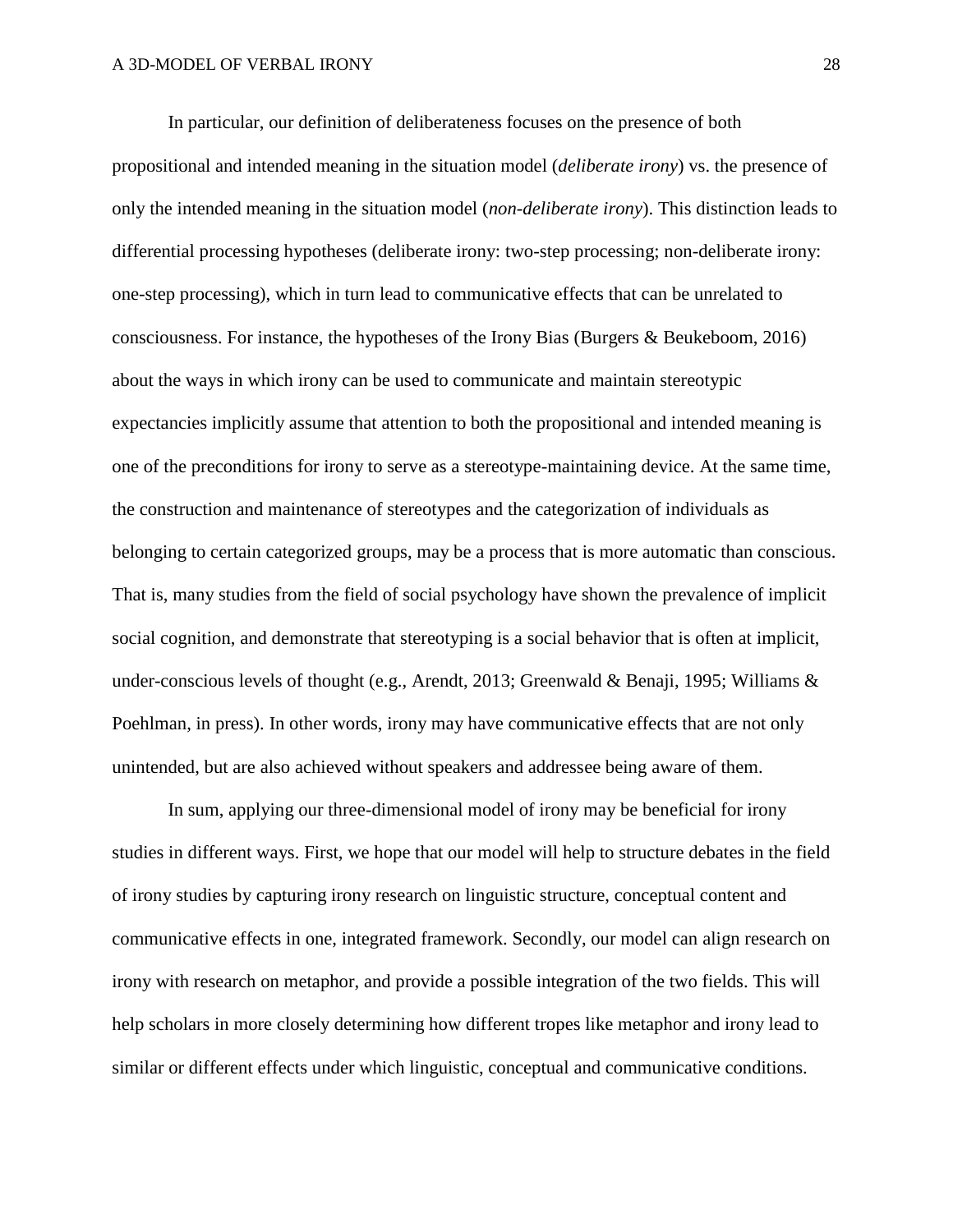# **Acknowledgment**

Christian Burgers was supported by the Netherlands Organisation for Scientific Research (NWO

VENI grant 275-89-020, [www.nwo.nl\)](http://www.nwo.nl/).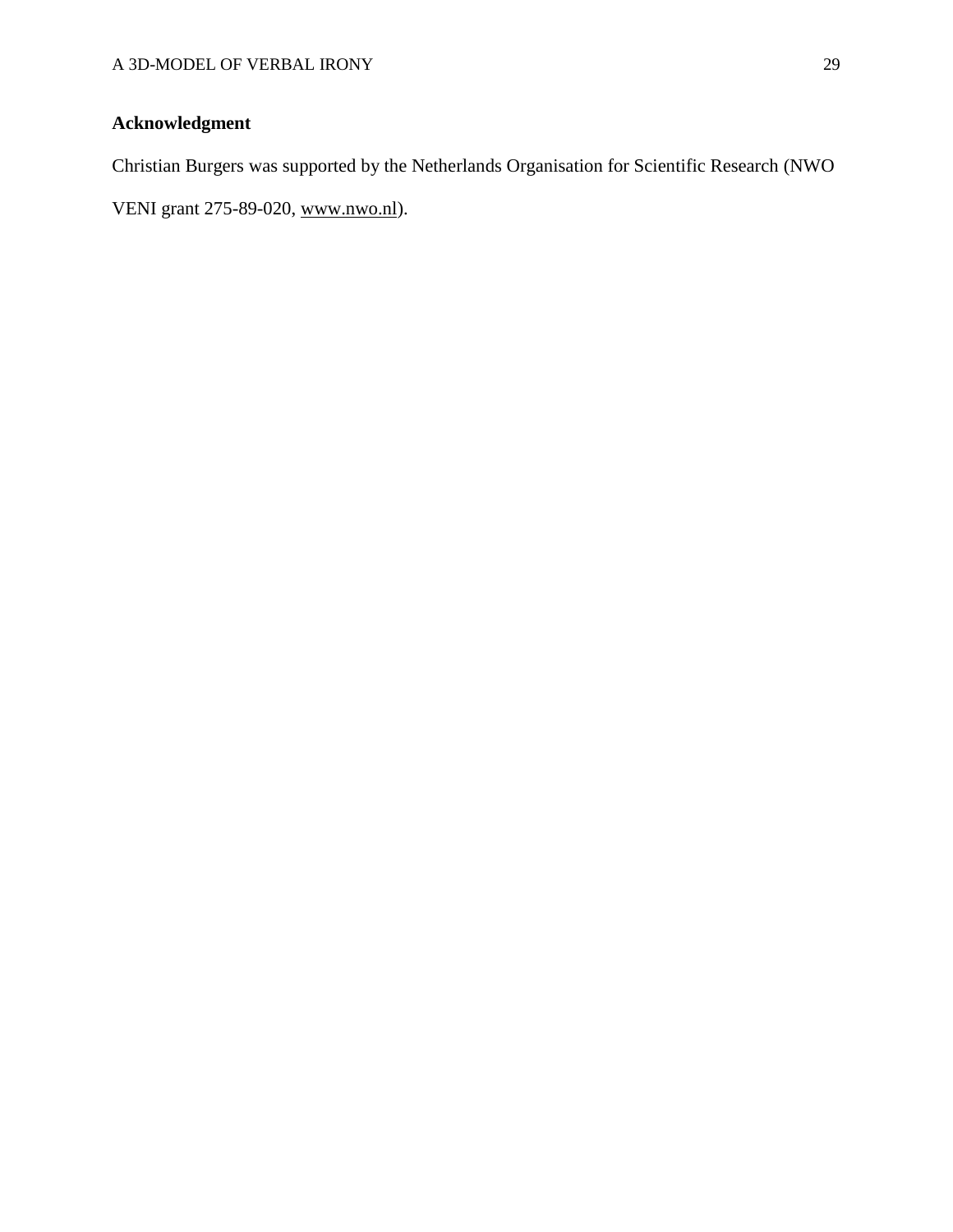# **Notes**

 $\overline{a}$ 

<sup>1</sup> Some scholars have also proposed that specific prosodic markers can be indicative of irony, and have tried to isolate specific intonational patterns that mark irony (e.g., Kreuz & Roberts, 1995). However, current research demonstrates that, rather than isolating specific intonational patterns, scholars should focus on "prosodic contrasts" as markers of irony, which means that the prosody of an ironic utterance is somehow different from the preceding sentence(s), thereby introducing a contrast which can alert a listener to the possibility of a sentence being ironic (e.g., Bryant, 2010).

<sup>2</sup> An alternative interpretation could view the word *Oh* as an exclamation of delight. In this case, *Oh* can be replaced with a term of opposite valence (e.g., *Yuck* or *Bleh*). In this invented example, Mary could have also uttered the phrase *Tuscany in May!* ironically, which would leave the analysis of (5) as a case of implicitly evaluative irony in place.

<sup>3</sup> Over time, the definition of irony within Relevance Theory has slightly shifted from "echoic mention" (e.g., Sperber & Wilson, 1981) and "echoic interpretation" (e.g., Wilson & Sperber, 1992) to "echoic use" (e.g., Wilson & Sperber, 2002). These shifts did not substantially alter Wilson and Sperber's approach to irony.

 $4$  However, the asymmetry of affect may be bounded by the genre under investigation. Burgers et al. (2012b) conducted a corpus analysis of verbal irony across written genres. For five out of the six genres included in this study, the 'asymmetry of affect' was confirmed. The exception was the genre of commercial advertisements, in which ironic blame was used more often than ironic praise.

<sup>5</sup> Current procedures for metaphor identification like the Metaphor Identification Procedure (MIP, Pragglejaz Group, 2007) and its adapted version the Metaphor Identification Procedure Vrije Universiteit (MIPVU, Steen et al., 2010) suggest employing a usage-based dictionary for metaphor identification. For English, both procedures recommend using the Macmillan dictionary. In our explanations of conventional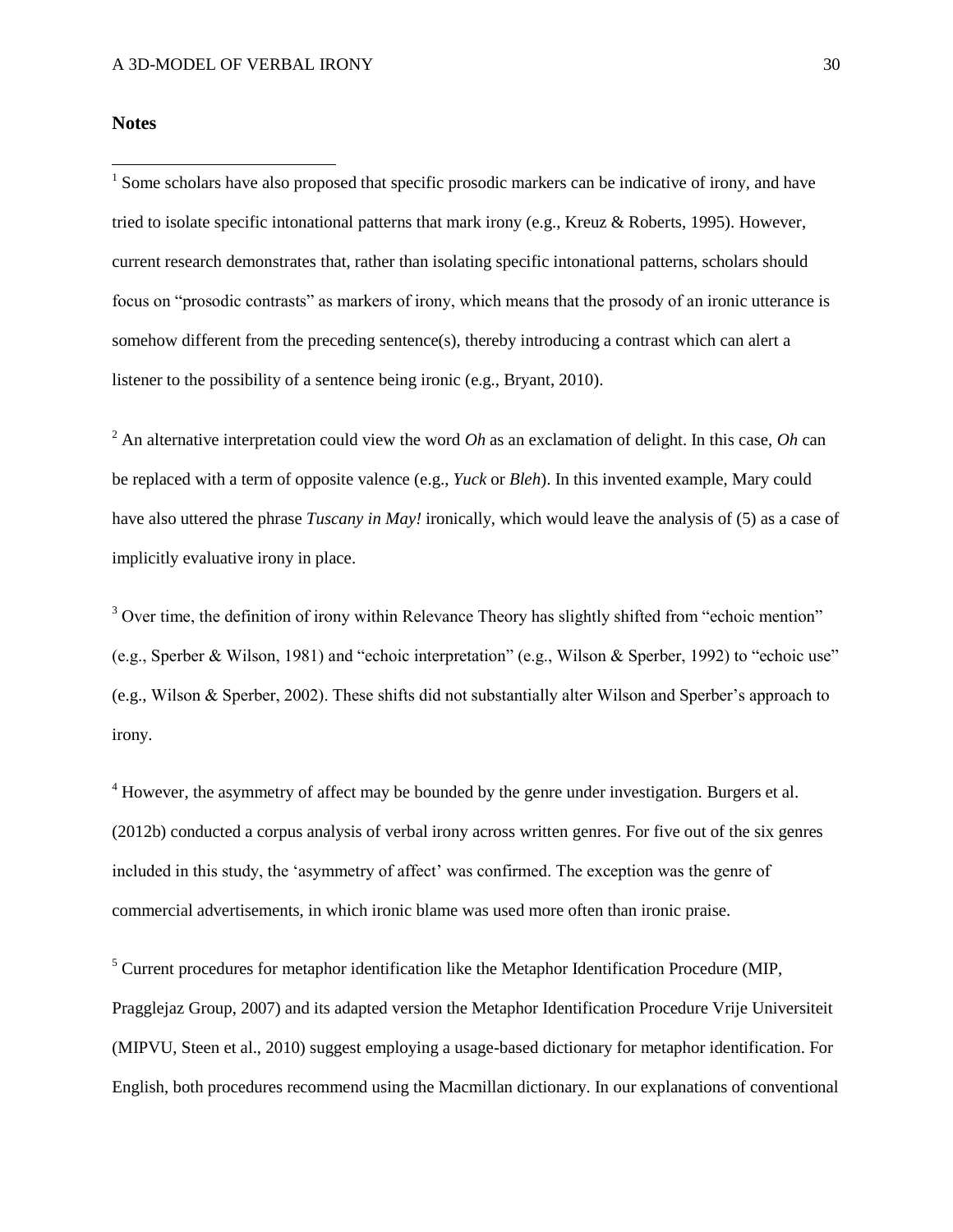$\overline{\phantom{a}}$ 

irony, all dictionary definitions are taken from the online version of the Macmillan dictionary for British English [\(http://www.macmillandictionary.com,](http://www.macmillandictionary.com/) accessed April 14, 2016).

<sup>6</sup> While the Macmillan Dictionary of British English (as well as other British-English dictionaries like the Cambridge English dictionary, [http://dictionary.cambridge.org\)](http://dictionary.cambridge.org/), and the Macmillian dictionary for American English all only contain this one meaning of wise guy in its entry, some other dictionaries for American English (such as Merriam Webster, [https://www.merriam-webster.com/\)](https://www.merriam-webster.com/) add a secondary meaning which is mobster (and Merriam Webster notes that the word in the meaning of 'mobster' is spelled differently as wiseguy). This means that stereotypic associations with specific words can differ across (sub-)cultures and language variations (e.g., British vs. American English).

 $7$  Yet, it is not the only factor because contextual cues may also moderate whether or not the effects of the Irony Bias occur. A follow-up study (Burgers, Beukeboom, Kelder & Peeters, 2015) shows that the effects of the Irony Bias occur when talking about a third-party group about which the recipient is relatively neutral. When talking about groups to which the recipients themselves belong or feel a strong rivalry with (e.g., fanatical sports fan discussing their own team or the big rival team), previous opinions override the effects of the Irony Bias, and speakers mainly find irony more appropriate to talk about their rival team (irrespective of the actual situation), and more inappropriate to talk about their own team (irrespective of the situation).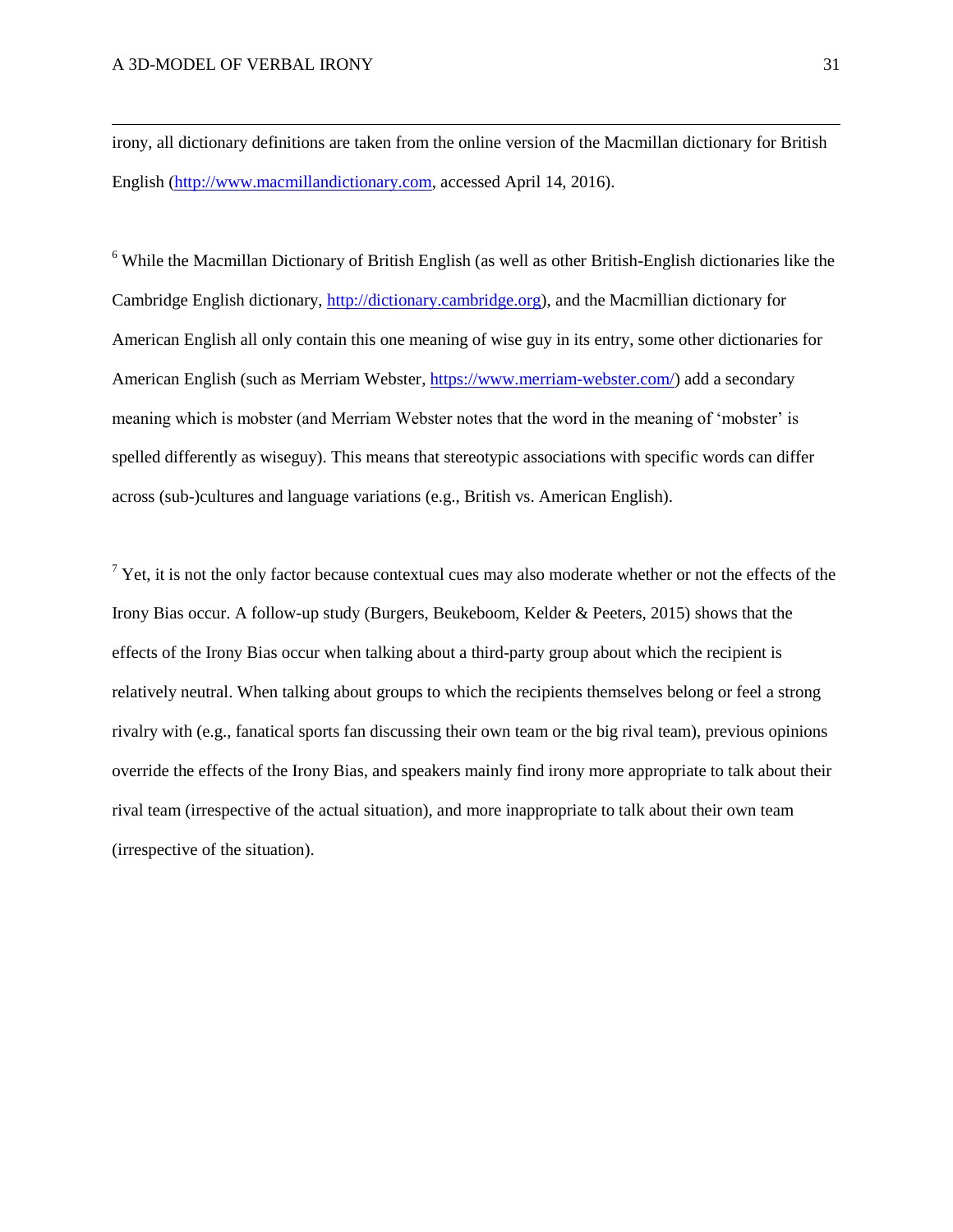# **References**

- Akimoto, Y., Miyazawa, S., & Muramoto, T. (2012). Comprehension processes of verbal irony: The effects of salience, egocentric context, and allocentric theory of mind. *Metaphor and Symbol*, *27*(3), 217-242. doi: 10.1080/10926488.2012.691750
- Arendt, F. (2013). Dose‐dependent media priming effects of stereotypic newspaper articles on implicit and explicit stereotypes. *Journal of Communication*, *63*(5), 830-851. doi: 10.1111/jcom.12056
- Attardo, S. (2000a). Irony markers and functions: Towards a goal-oriented theory of irony and its processing. *Rask, 12*(1), 3-20.
- Attardo, S. (2000b). Irony as relevant inappropriateness. *Journal of Pragmatics*, *32*(6), 793-826. doi: 10.1016/S0378-2166(99)00070-3

Barbe, K. (1995). *Irony in Context*. Amsterdam (Netherlands): John Benjamins Publishing.

- Beukeboom, C.J., Finkenauer, C., & Wigboldus, D.H. (2010). The negation bias: When negations signal stereotypic expectancies. *Journal of Personality and Social Psychology*, *99*(6), 978-992. doi: 10.1037/a0020861
- Bosco, F.M., & Bucciarelli, M. (2008). Simple and complex deceits and ironies. *Journal of Pragmatics*, *40*(4), 583-607. doi: 10.1016/j.pragma.2007.05.004
- Bowdle, B.F., & Gentner, D. (2005). The career of metaphor. *Psychological Review*, *112*(1), 193-216. doi: 10.1037/0033-295X.112.1.193
- Bryant, G.A. (2010). Prosodic contrasts in ironic speech. *Discourse Processes, 47*(7), 545-566. doi: 10.1080/01638530903531972
- Burgers, C., & Beukeboom, C.J. (2016). Stereotype transmission and maintenance through interpersonal communication: The Irony Bias. *Communication Research, 43(*3), 414-441*.*  doi: 10.1177/0093650214534975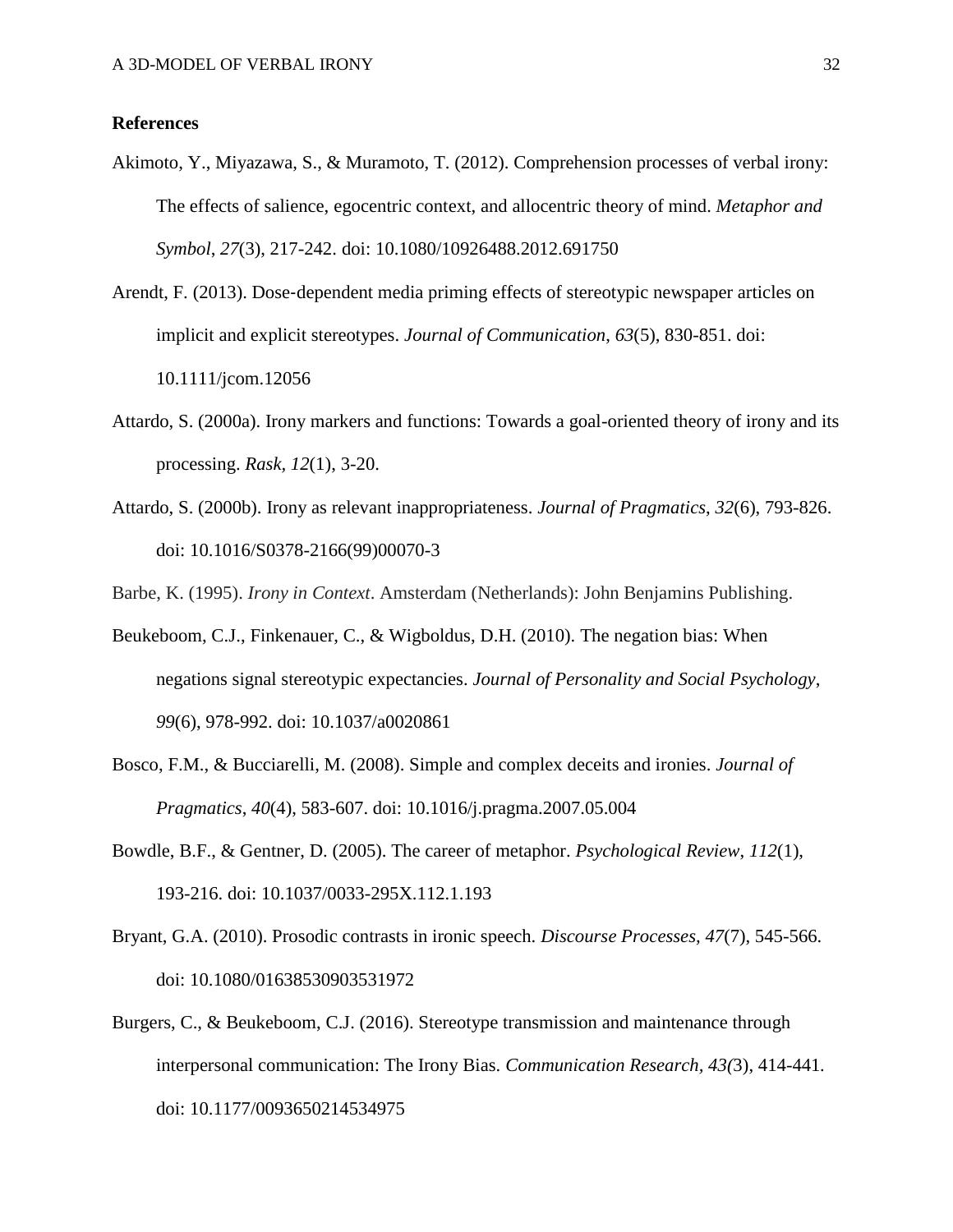- Burgers, C., Beukeboom, C. J., Kelder, M., & Peeters, M.M. (2015). How sports fans forge intergroup competition through language: The case of verbal irony. *Human Communication Research*, *41*(3), 435-457. doi: 10.1111/hcre.12052
- Burgers, C., Konijn, E.A., & Steen, G.J. (2016). Figurative Framing: Shaping public discourse through metaphor, hyperbole and irony. *Communication Theory, 26*(4), 410-430. doi: 10.1111/comt.12096
- Burgers, C., & van Mulken, M. (2017). Humor markers. In S. Attardo (ed.). *The Routledge Handbook of Language and Humor* (pp. 385-399). New York: Routledge.
- Burgers, C., van Mulken, M., & Schellens, P.J. (2011). Finding irony: An introduction of the Verbal Irony Procedure (VIP). *Metaphor and Symbol, 26*(3), 186-205. doi: 10.1080/10926488.2011.583194
- Burgers, C., van Mulken, M., & Schellens, P.J. (2012a). Type of evaluation and marking of irony: The role of perceived complexity and comprehension. *Journal of Pragmatics, 44*(3), 231-242. doi: 10.1016/j.pragma.2011.11.003
- Burgers, C., van Mulken, M., & Schellens, P.J. (2012b). Verbal irony: Differences in usage across written genres. *Journal of Language and Social Psychology*, *31*(3), 290-310. doi: 10.1177/0261927X12446596
- Clark, H.H., & Gerrig, R.J. (1984). On the Pretense Theory of Irony. *Journal of Experimental Psychology: General, 113*(1), 121-126. doi: 10.1037/0096-3445.113.1.121
- Colston, H.L., & Keller, S.B. (1998). You'll never believe this: Irony and hyperbole in expressing surprise. *Journal of Psycholinguistic Research, 27*(4), 499-513. doi: 10.1023/A:1023229304509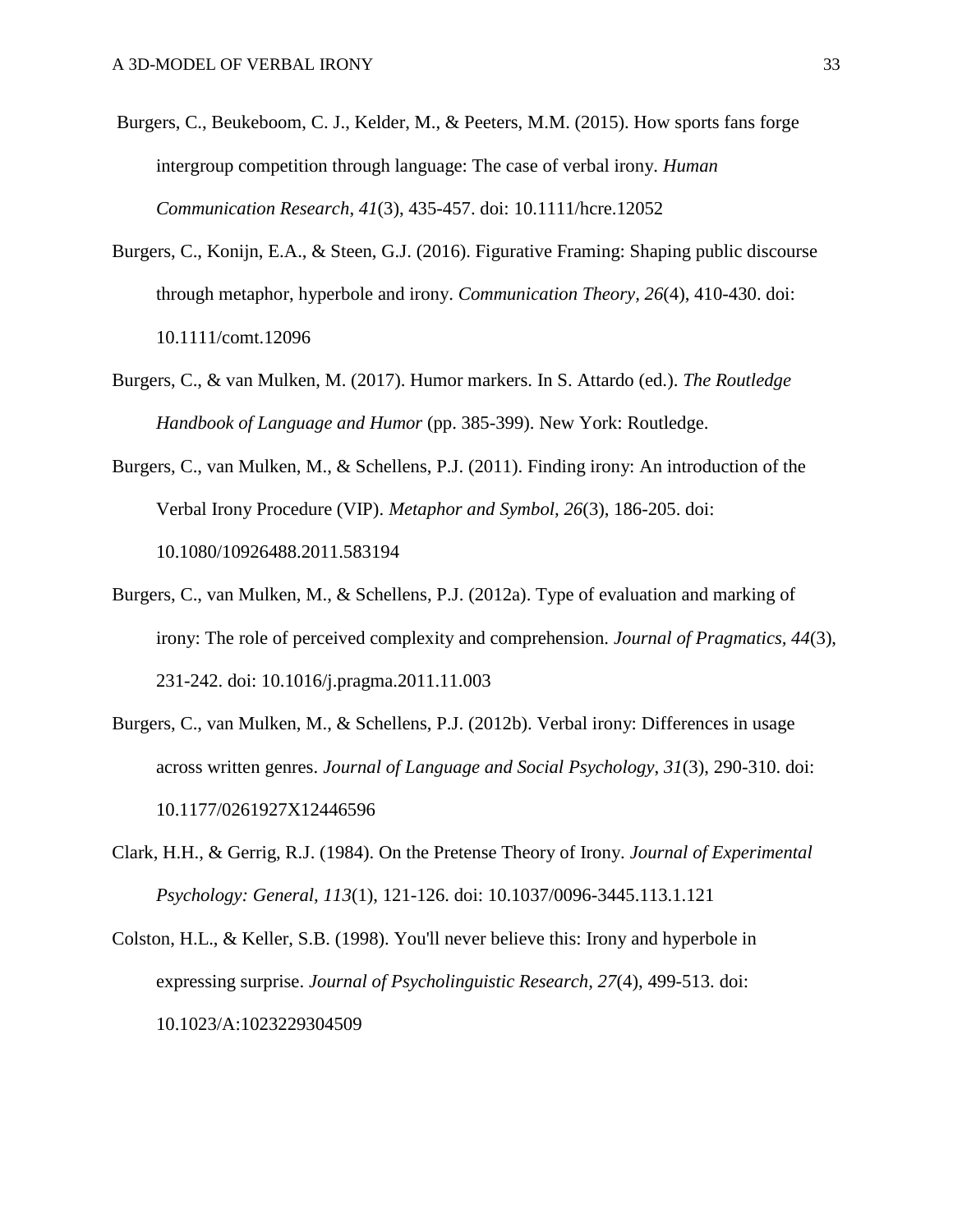- Currie, G. (2006). Why irony is pretense. In S. Nichols (Ed.), *The Architecture of the Imagination: New Essays on Pretense, Possibility, and Fiction* (pp. 111-133). Oxford (UK): Clarendon Press.
- Dews, S., & Winner, E. (1999). Obligatory processing of literal and nonliteral meanings in verbal irony. *Journal of Pragmatics, 31*(12), 1579-1599. doi: 10.1016/S0378- 2166(99)00005-3
- Fein, O., Yeari, M., & Giora, R. (2015). On the priority of salience-based interpretations: The case of sarcastic irony. *Intercultural Pragmatics*, *12*(1), 1-32.
- Fraenkel, T., & Schul, Y. (2008). The meaning of negated adjectives. *Intercultural Pragmatics*, *5*(4), 517-540. doi: 10.1515/IPRG.2008.025
- Gibbs, R.W., Jr. (1986). On the psycholinguistics of sarcasm. *Journal of Experimental Psychology: General*, *115*(1), 3-15. doi: 10.1037/0096-3445.115.1.3
- Gibbs, R.W., Jr. (1994). *The Poetics of Mind: Figurative Thought, Language, and Understanding*. Cambridge (UK): Cambridge University Press.
- Gibbs, R.W., Jr. (2002). A new look at literal meaning in understanding what is said and implicated. *Journal of Pragmatics*, *34*(4), 457-486. doi: 10.1016/S0378-2166(01)00046-7
- Gibbs R.W., Jr. (Ed.). (2008). *The Cambridge Handbook of Metaphor and Thought*. Cambridge (UK): Cambridge University Press.
- Gibbs, R.W., Jr. (2012). Are ironic acts deliberate?. *Journal of Pragmatics*, *44*(1), 104-115. doi: 10.1016/j.pragma.2011.11.001
- Giora, R. (2003). *On Our Mind: Salience, Context, and Figurative Language*. Oxford (UK): Oxford University Press.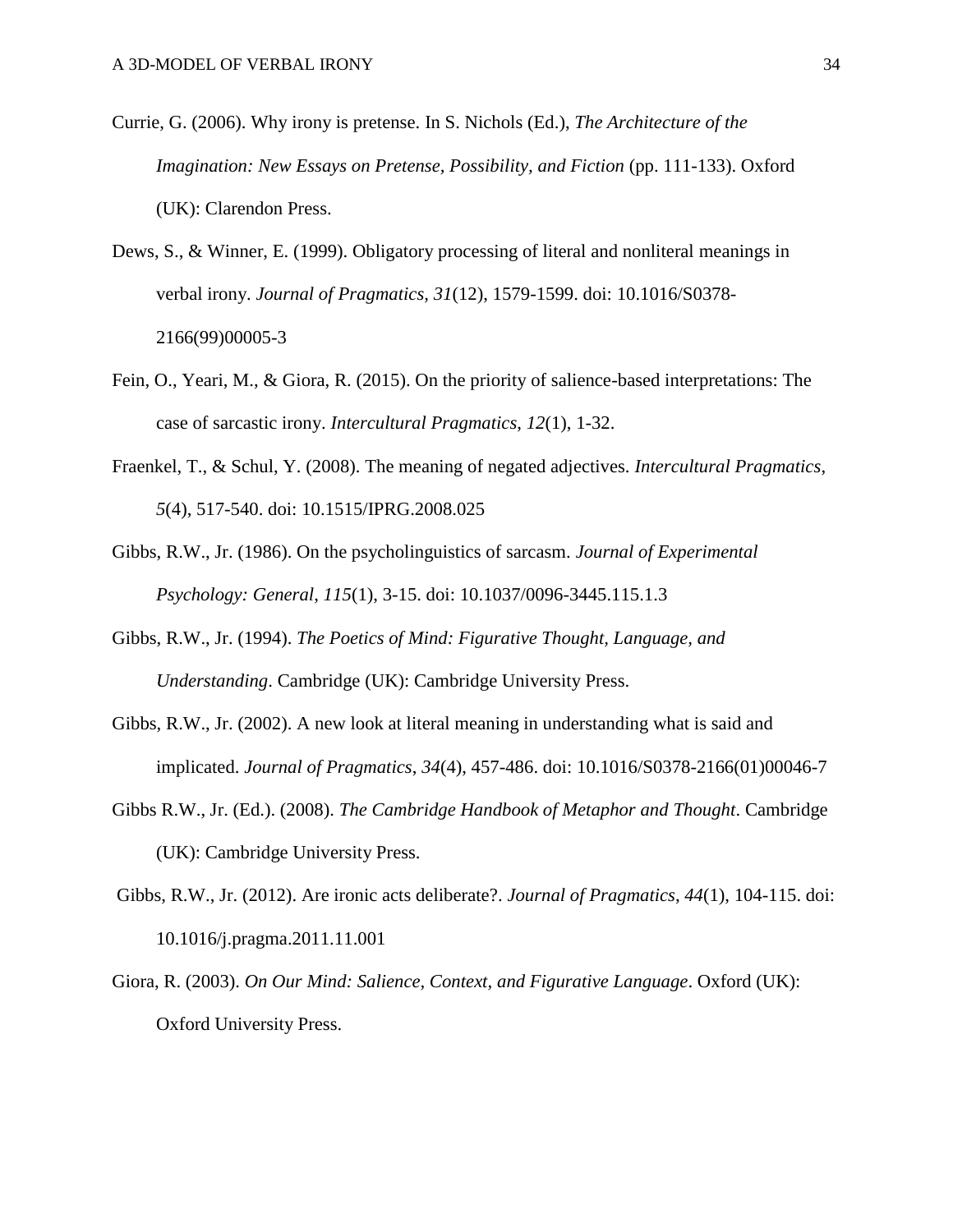- Giora, R., Balaban, N., Fein, O., & Alkabets, I. (2005). Negation as positivity in disguise. In H.L. Colston and A.N. Katz (Eds.). *Figurative language comprehension: Social and cultural influences* (pp. 233-258). Hillsdale, NJ (USA): Erlbaum.
- Giora, R., & Fein, O. (1999). Irony: Context and salience. *Metaphor and Symbol*, *14*(4), 241- 257. doi: 10.1207/S15327868MS1404\_1
- Giora, R., Fein, O., & Schwartz, T. (1998). Irony: Graded salience and indirect negation. *Metaphor and Symbol*, *13*(2), 83-102. doi: 10.1207/s15327868ms1302\_1
- Giora, R., Givoni, S., & Fein, O. (2015). Defaultness reigns: The case of sarcasm. *Metaphor and Symbol*, *30*(4), 290-313. doi: 10.1080/10926488.2015.1074804
- Giora, R., Givoni, S., Heruti, V., & Fein, O. (2017). The role of defaultness in affecting pleasure: The Optimal Innovation Hypothesis revisited. *Metaphor and Symbol, 32*(1), 1-18. doi: 10.1080/10926488.2017.1272934
- Greenwald, A.G., & Banaji, M.R. (1995). Implicit social cognition: Attitudes, self-esteem, and stereotypes. *Psychological Review*, *102*(1), 4-27. doi: 10.1037/0033-295X.102.1.4
- Hancock, J.T. (2004). Verbal irony use in face-to-face and computer-mediated conversations. *Journal of Language and Social Psychology, 23*(4), 447-463. doi: 10.1177/0261927X04269587
- Kapogianni, E. (2016). The ironic operation: Revisiting the components of ironic meaning. *Journal of Pragmatics, 91*, 16-28. doi: 10.1016/j.pragma.2015.11.001
- Kovaz, D., Kreuz, R.J., & Riordan, M.A. (2013). Distinguishing sarcasm from literal language: Evidence from books and blogging. *Discourse Processes, 50*(8), 598-615. doi: 10.1080/0163853X.2013.849525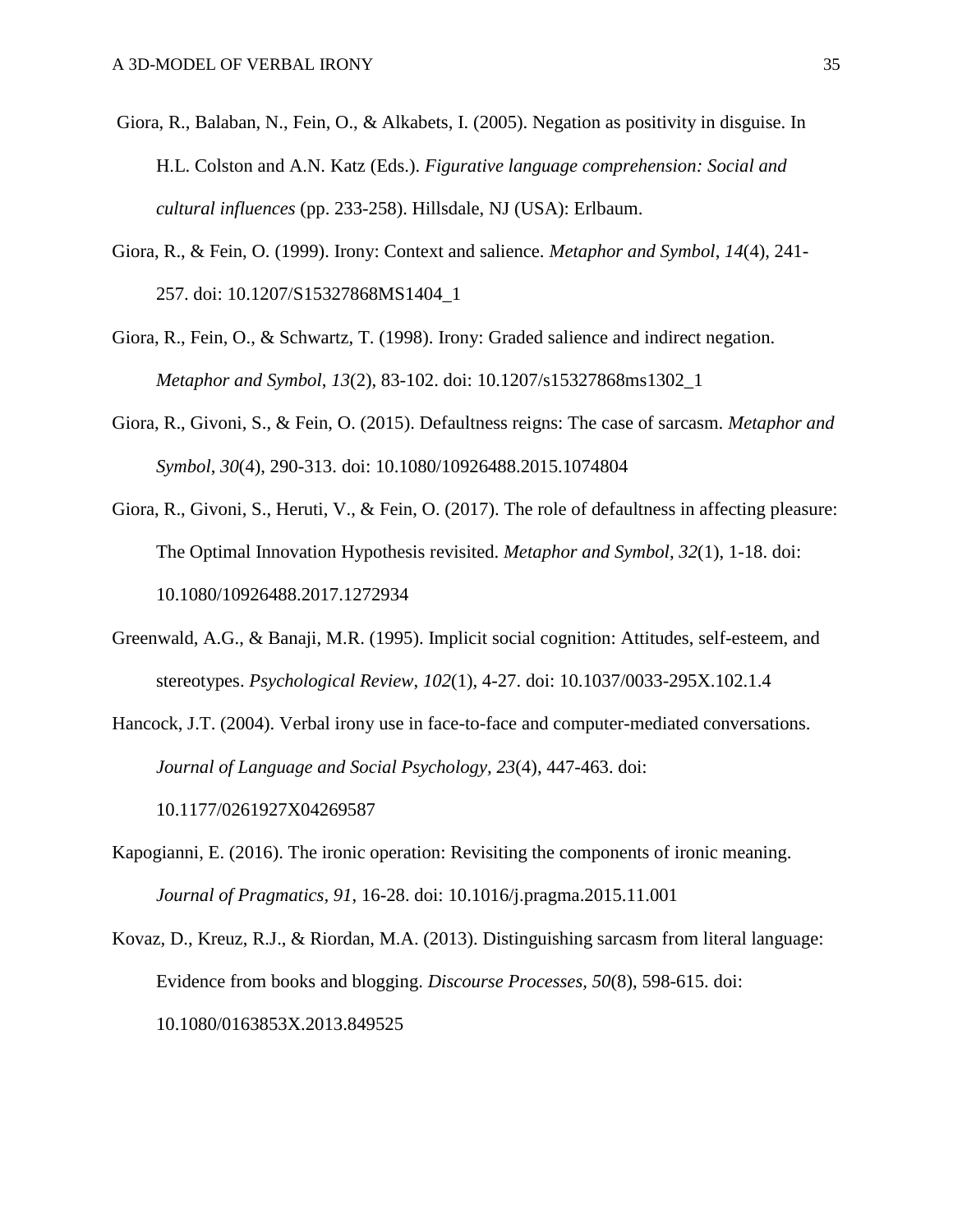- Krennmayr, T., Bowdle, B.F., Mulder, G., & Steen, G.J. (2014). Economic competition is like auto racing: Building metaphorical schemas when reading text. *Metaphor and the Social World*, *4*(1), 65-89. doi: 10.1075/msw.4.1.04kre
- Kreuz, R.J. (1996). The use of verbal irony: Cues and constraints. In J.S. Mio & A.N. Katz (Eds.), *Metaphor: Implications and Applications* (pp. 23-38). Mahwah, NJ (USA): Erlbaum.
- Kreuz, R.J., Kassler, M.A., Coppenrath, L., & Allen, B.M. (1999). Tag questions and common ground effects in the perception of verbal irony. *Journal of Pragmatics*, *31*(12), 1685- 1700. doi: 10.1016/S0378-2166(99)00010-7
- Kreuz, R.J., & Link, K.E. (2002). Asymmetries in the use of verbal irony. *Journal of Language and Social Psychology, 21*(2), 127-143. doi: 10.1177/02627X02021002002
- Kreuz, R.J., & Roberts, R.M. (1995). Two cues for verbal irony: Hyperbole and the ironic tone of voice. *Metaphor and Symbolic Activity, 10*(1), 21-31. doi: 10.1207/s15327868ms1001\_3
- Kumon-Nakamura, S., Glucksberg, S., & Brown, M. (1995). How about another piece of pie: The allusional pretense theory of discourse irony. *Journal of Experimental Psychology: General, 124*(1), 3-21. doi: 10.1037/0096-3445.124.1.3
- Kunneman, F., Liebrecht, C., van Mulken, M., & van den Bosch, A. (2015). Signaling sarcasm: From hyperbole to hashtag. *Information Processing & Management, 51*(4), 500-509. doi: 10.1016/j.ipm.2014.07.006
- Lakoff, G., & Johnson, M. (1980). *Metaphors We Live By*. Chicago, IL (USA): University of Chicago Press.
- McQuarrie, E.F., & Mick, D.G. (1996). Figures of rhetoric in advertising language. *Journal of Consumer Research*, 22(4), 424-438. doi: 10.1086/209459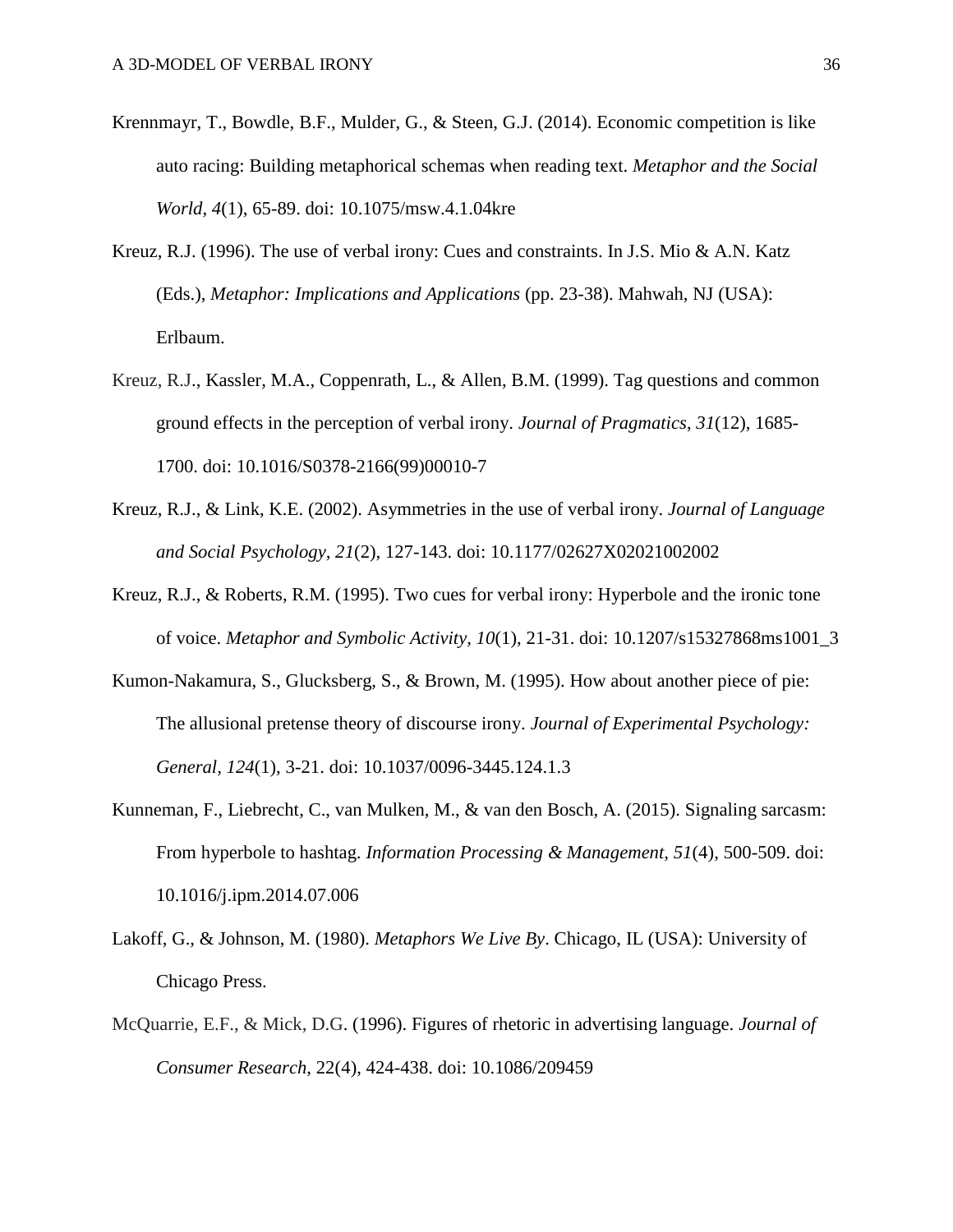- Mialon, H.M., & Mialon, S.H. (2013). Go figure: The strategy of nonliteral speech. *American Economic Journal: Microeconomics, 5*(2), 186-212. doi: 10.1257/mic.5.2.186
- Musolff, A. (2017). Metaphor, irony and sarcasm in public discourse. *Journal of Pragmatics, 109*, 95-104. doi: 10.1016/j.pragma.2016.12.010
- Partington, A. (2007). Irony and reversal of evaluation. *Journal of Pragmatics, 39*(9), 1547- 1569. doi: 10.1016/j.pragma.2007.04.009
- Popa-Wyatt, M. (2014). Pretence and echo: Towards an integrated account of verbal irony. *International Review of Pragmatics, 6*(1), 127-168. doi: 10.1163/18773109-00601007
- Pragglejaz Group (2007). MIP: A method for identifying metaphorically used words in discourse. *Metaphor and Symbol, 22*(1), 1-39. doi: 10.1080/10926480709336752
- Quintilian (1959). *The Institutio Oratoria of Quintilian: With an English Translation by H. E. Butler, MA* (Vol. 3). London: William Heinemann (Original work published around AD 95).
- Roncero, C., de Almeida, R.G., Martin, D.C., & de Caro, M. (2016). Aptness predicts metaphor preference in the lab and on the Internet. *Metaphor and Symbol*, *31*(1), 31-46. doi: 10.1080/10926488.2016.1116908
- Schwoebel, J., Dews, S., Winner, E., & Srinivas, K. (2000). Obligatory processing of the literal meaning of ironic utterances: Further evidence. *Metaphor and Symbol*, *15*(1-2), 47-61. doi: 10.1080/10926488.2000.9678864
- Sperber, D., & Wilson, D. (1981). Irony and the Use Mention Distinction. In P. Cole (Ed.), *Radical Pragmatics* (pp. 295-318). New York, NY (USA): Academic Press.
- Steen, G.J. (2008). The paradox of metaphor: Why we need a three-dimensional model of metaphor. *Metaphor and Symbol*, *23*(4), 213-241. doi: 10.1080/10926480802426753